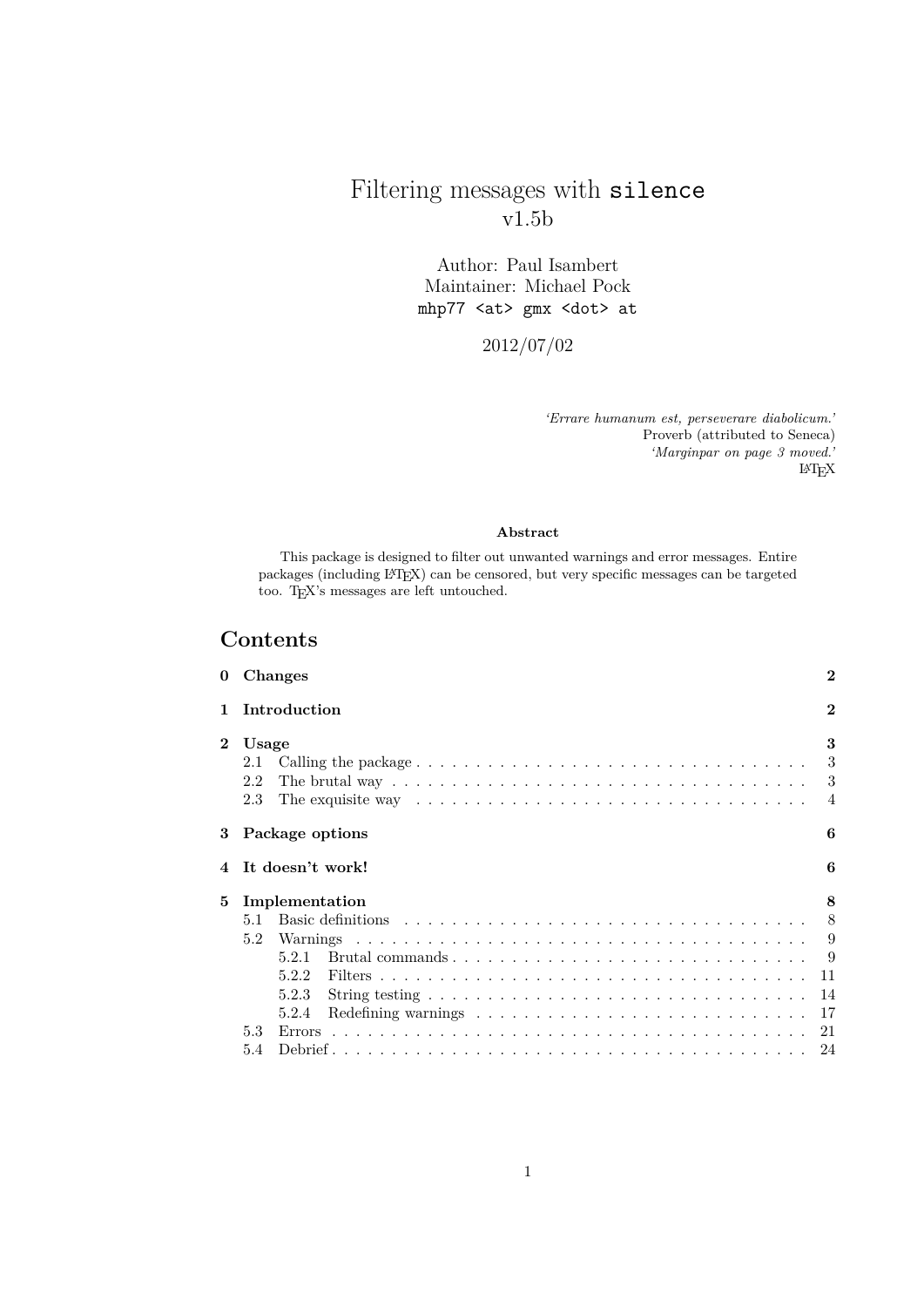## **0 Changes**

|  |  |  |  |  |  |  |  |  | • $v1.2$ (2009/04/02)          LaTeX Font Warnings can be filtered                            |  |
|--|--|--|--|--|--|--|--|--|-----------------------------------------------------------------------------------------------|--|
|  |  |  |  |  |  |  |  |  |                                                                                               |  |
|  |  |  |  |  |  |  |  |  |                                                                                               |  |
|  |  |  |  |  |  |  |  |  | • v1.4 $(2012/01/26)$ Fixed the <i>\@gobble error</i> (same as before, spotted with biblatex) |  |
|  |  |  |  |  |  |  |  |  |                                                                                               |  |
|  |  |  |  |  |  |  |  |  | • v1.5a $(2012/07/02)$ Improved compatibility with the hyperref package                       |  |
|  |  |  |  |  |  |  |  |  |                                                                                               |  |
|  |  |  |  |  |  |  |  |  |                                                                                               |  |

# **1 Introduction**

When working with LAT<sub>EX</sub>, messages are utterly important.

Ok, this was the well-behaved LATEX user's offering to the gods. Now, the fact is, when processing long documents, repeated messages can really get boring, especially when there's nothing you can do about them. For instance, everybody knows the following:

#### *Marginpar on page* x *moved.*

When you encounter that message, it means that you have to keep in mind for the next compilations that 'there is a warning that I can ignore,' which sounds pretty paradoxical. When your document is 5 pages long, it doesn't matter, but when you're typesetting a book-length text, it's different, because you can have tens of such messages. And if you're hacking around, error messages might also appear that you don't want to consider. This package is meant to filter out those unwanted messages.

You probably know all there is to know about warnings and errors, in which case you may want to skip this paragraph. If you don't, here's some information. When  $\text{LATEX}$ processes your document, it produces error messages and warnings, and packages and the class you're using do too. Errors generally refer to wrong operations such that the desired result won't be attained, while warnings usually inform you that there might be unexpected but benign modifications. Those messages are sent to the log file along with other bits of information. You're probably using a LAT<sub>EX</sub>-oriented text editor to create your document and at the end of a compilation, it certainly gives you the number of errors and warnings encountered. Hopefully, your editor also has a facility to browse errors and warnings. With silence, unwanted messages won't appear anymore.

Those messages always have one of the following structures:

Package  $\langle Name\ of\ the\ package\ Error: \langle message\ text\rangle$ 

or

Class *(Name of the class)* Error: *(message text)* 

or

LaTeX Error: *(message text)* 

Replace *Error* with *Warning* and you have warnings. The important part for silence is  $\langle Name\ of\ the\ package\rangle$  or  $\langle Name\ of\ the\ class\rangle$ , because the information is needed when filtering messages. In case of a L<sup>A</sup>T<sub>E</sub>X message, *(Name of the package)* is supposed to be latex. In case of a 'LaTeX Font' message, *(Name of the package)* is latexfont by convention. For filters,  $\langle message \text{ text} \rangle$  will be crucial too.

If a message doesn't begin as above, but displays its text immediately, then it has been sent by T<sub>F</sub>X; silence cannot filter it out, and anyway it would probably be a very bad idea. For instance, there's nothing you can do about something like:

Missing number, treated as zero.

and the only thing you want to do is correct your mistake.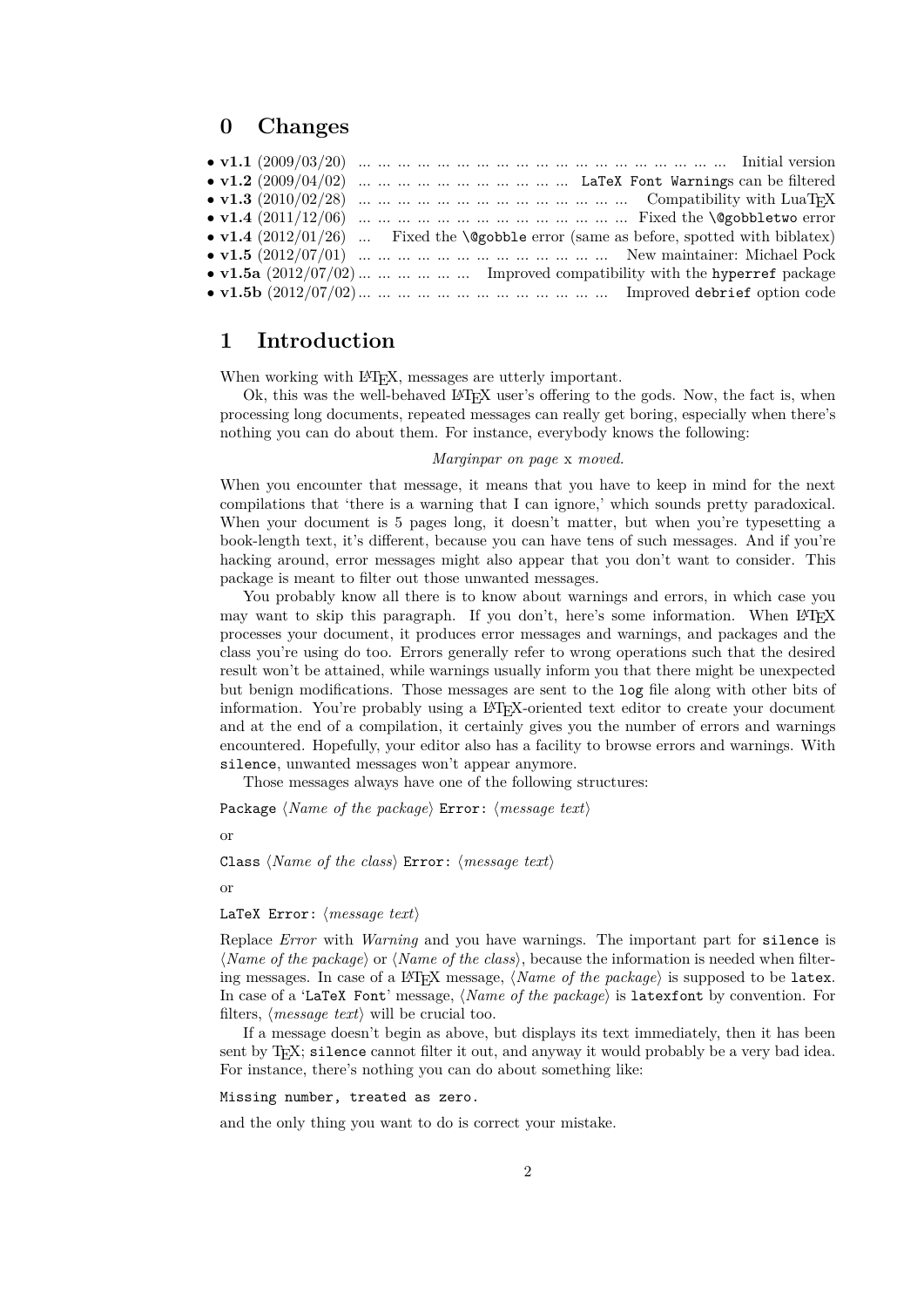Another very bad idea is to forget the following: *silence does not fix anything*.

# **2 Usage**

### **2.1 Calling the package**

The package may be called as any other package with:

\usepackage[ $\langle options \rangle$ ]{silence}

and as any other package it will be effective only after it has been called, which means that messages issued before will not be filtered. So put it at the very beginning of your preamble. However, if you also want to catch a message issued by the class when it is specified with \documentclass, you can't say

\usepackage[ $\langle options \rangle$ ]{silence} h*filters*i \documentclass{article} but instead

\RequirePackage[ $\langle options \rangle$ ]{silence} h*filters*i \documentclass{article}

because \usepackage is not allowed before \documentclass. This way, you can filter for instance a warning issued by the memoir class according to which you don't have ifxetex, although you have it...

### **2.2 The brutal way**

\WarningsOff\*  $\text{Error}([list])$ \ErrorsOff\*

\WarningsOff[h*list* i] There is one very simple and very effective way to get rid of messages: \WarningsOff and \ErrorsOff. In their starred versions, no warning or error will make it to your log file. Without a star, and without argument either, they filter out all messages except LAT<sub>EX</sub>'s. Finally, you can specify a list of comma-separated packages whose messages you don't want. For that purpose, LATEX is considered a package whose name is latex. For instance \WarningsOff[superpack,packex] will remove all warnings issued by the superpack and packex packages. Messages issued by classes are also accessible in the same way, so to avoid the warning mentioned above, you can say:

```
\RequirePackage[\langle options \rangle]{silence}
\WarningsOff[memoir]
\documentclass{memoir}
```
If you want to filter out LATEX's warnings only, you can say \WarningsOff[latex]. Note that issuing \WarningsOff[mypack] after \WarningsOff, for instance, is useless, because all warnings are already filtered out. But this won't be mentioned to you. And silence won't check either whether a censored package exists or not. So if you say **\WarningsOff**[mypak] and mean \WarningsOff[mypack], this will go unnoticed.

 $\W$ arningsOn[*list*)] These commands allow messages to be output again. If there is no *list*), all packages  $\text{Errorson}[\text{list}]$  are affected, otherwise only specified packages are affected. So, for instance

### \WarningsOff

Blah blah blah... \WarningsOn[superpack,packex] Blah blah blah...

will have all warnings turned off, except those issued by LATEX (because **\WarningsOff** has no star) and by superpack and packex in the second part of the document.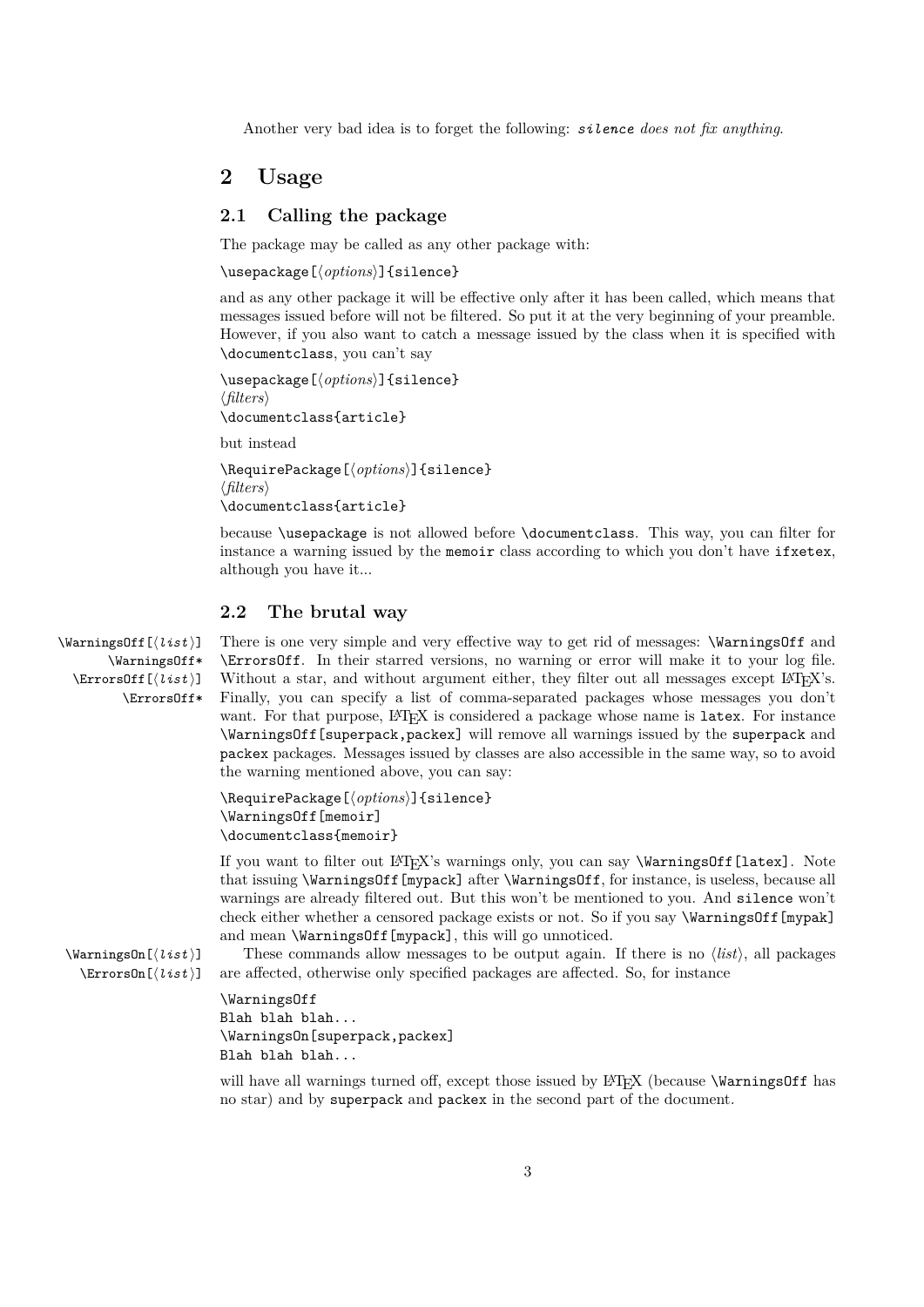Note that the command described in this section are independant of the filters described in the following one, and vice-versa. That is, **\WarningsOn** has no effect on the filters, and if you design a filter to avoid a specific message issued by, say, superpack, \WarningsOn[superpack] will not deactivate that filter and that one message will still be filtered out.

### **2.3 The exquisite way**

Turning off all messages might be enough in many cases, especially if you turn them on again rapidly, but it is a blunt approach and it can lead to unwanted results. So silence allows you to create filters to target specific messages.

\WarningFilter[\family\] These commands will filter out messages issued by  $\langle package \rangle$  and beginning with  $\langle message \rangle$ . The optional  $\langle family \rangle$  specification is used to create groups of filters that will be (de)activated together. If there is no family, the filter will be immediately active and you won't be able to turn if off. So, for instance:

### \WarningFilter{latex}{Marginpar on page}

will filter out all LAT<sub>EX</sub> warnings beginning with 'Marginpar on page'. On the other hand,

#### \WarningFilter[myfam]{latex}{Marginpar on page}

will filter out those same warnings if and only if myfam filters are active (but see the immediate package option below).

You can be quite specific with the text of the message. For instance,

### \WarningFilter{latex}{Marginpar on page 2 moved}

will filter out marginpar warnings issued on page 2.

In this version (contrary to the starred version below),  $\langle message \rangle$  should reproduce the (beginning of) the displayed message. For instance, suppose that you have the following error message:

Package superpack Error: The command \foo should not be used here.

To filter it out, you can simply say:

\ErrorFilter[\*family*)]{superpack}{The command \foo should not}

although you might know that superpack didn't produce it so easily, but instead must have said something like:

### \PackageError{superpack}{The command \string\foo\space should not be used here}{}

Here, you don't have to know how the message was produced, but simply what it looks like. The starred versions of those commands below work differently.

 $[\langle list \rangle]$ \ActivateErrorFilters  $[(list)]$ 

\ActivateWarningFilters These macros activate the filters which belong to the families specified in h*list*i. If there is no such list, all filters are activated. Indeed, unless the immediate option is turned on (see below), filters are not active when created, except those that don't belong to a family. Note that  $\langle list \rangle$  contains the name of the family specified in \WarningFilter[*{family*}]{*{package}*}{*(message)*} (and similarly for \ErrorFilter) and not the name of the package (i.e.  $\langle package \rangle$ ), although you can freely use the same name for both. So for instance:

### \WarningFilter[myfam]{packex}{You can't do that} \ActivateWarningFilters[packex]

will not activate the desired filter, but instead will try to activate the filters belonging to the packex family. If this family doesn't exist, you won't be warned.<sup>1</sup> So the proper way instead is:

 $\{\langle package \rangle\}$ *{* \*message* \}

- \ErrorFilter[ $\{family\}$ ]
- $\{\langle package \rangle\}$ *{* \*message*  $\rangle$ }

<sup>&</sup>lt;sup>1</sup>You won't be warned either that the packex family will really be active, which means that if you create (warning) filters with that family name afterwards, they will take effect immediately, even if you're not in immediate mode.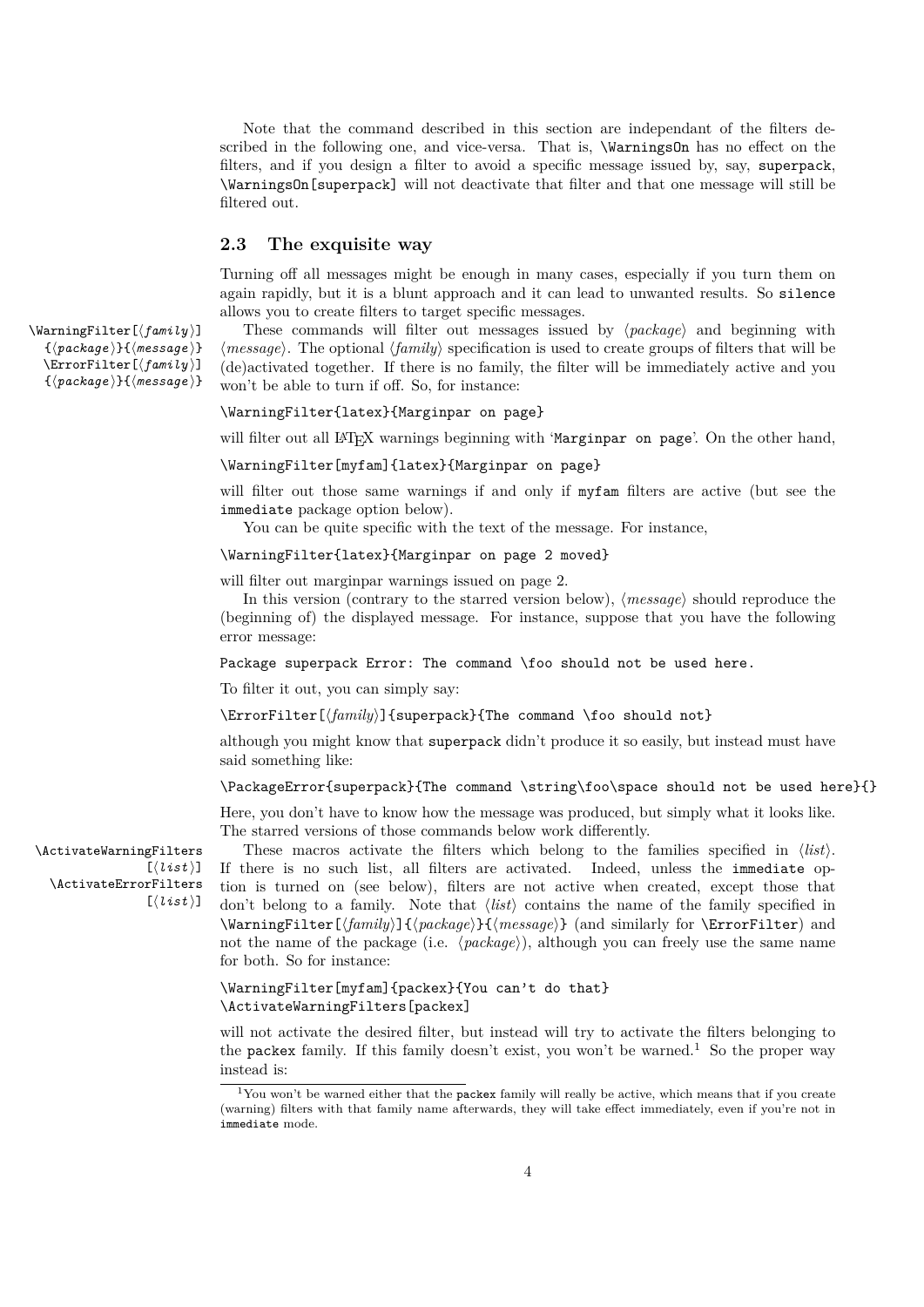### \WarningFilter[myfam]{packex}{You can't do that} \ActivateWarningFilters[myfam]

Finally, if a filter is created while its family is active, it will be active itself from its creation.

 $[(list)]$ \DeactivateErrorFilters  $[(list)]$ 

```
\DeactivateWarningFilters These are self-explanatory. Once again, if there is no list, all filters are deactivated. Note
                             that the immediate option implicitly turns on families associated with the filters that are
                             created, so:
```

```
\WarningFilter[myfam]{packex}{You can't do that}
\DeactivateWarningFilters[myfam]
\WarningFilter[myfam]{superpack}{This is very bad}
```
will make all filters belonging to myfam active if immediate is on. In this example, both filters will be active, although one might have intended only the second one to be.

 $\text{Matrix}[\text{list}]$  I bet you know what I'm going to say. These two macros activate or deactivate all filters,  $\Delta$ **)** or all filters belonging to the specified families in case there's an argument. So you can create error filters and warning filters with the same family name and control them all at once. Isn't it amazing? Note that, just like above, \ActivateFilters[myfam] won't complain if there's no myfam family, or if there's just a warning family and no error family, and so on and so forth.

\WarningFilter\*[\*family* }] These are the same as the starless versions above, except that they target the message not as it appears in the log file but as it was produced. For instance, suppose you have an undefined citation, that is you wrote  $\ct{Spinoza1677}$  and  $\LaTeX{}$  complains as follows:

LaTeX Warning: Citation 'Spinoza1677' on page 4 undefined on input line 320.

You know you have to bring your bibliography up to date, but right now you're working on a terrific idea and you don't have time to waste. So you say:

\WarningFilter{latex}{Citation 'Spinoza1677'}

and everything's ok (since you've turned on the save option—see below—you will not forget to fix that reference). So you go on but then, as you're trying to link string theory with german philology, you stumble on that paper with bold new ideas and tens of fascinating references that you can't read but definitely have to cite. As expected, LAT<sub>EX</sub> will start whining, because it doesn't like undefined citations. How are you going to shut it up? You might try

### \WarningFilter{latex}{Citation}

but that's dangerous because all warnings beginning with Citation will be filtered out, and maybe there are other types of messages which begin with Citation and that you don't want to avoid. So the solution is \WarningFilter\*. Indeed, you can say:

\WarningFilter\*{latex}{Citation '\@citeb' on page \thepage \space undefined}

That is, you target the way the message was produced instead of the way it appears. Of course, you have to know how the message was produced, but that's easy to figure out. In case of a LATEX message, just check the source (available on the web). In case the message was issued by a package or a class, just give a look at the corresponding files.

As a rule of thumb, remember that a command that appears verbatim in the message was probably prefixed with \protect, \noexpand or \string, and you can try them all. Commands that are expanded are likely to be followed by \space, to avoid unwanted gobbling. So if a message says 'You can't use \foo here', it is likely to be produced with 'You can't use \protect\foo here'.

Here's a comparison of starred and starless filters:

\WarningFilter{latex}{Marginpar on page 3 moved} will filter off marginpar warnings concerning page 3.

\WarningFilter{latex}{Marginpar on page \thepage\space moved} will be inefficient because it will search messages that actually look like the specified text.

 $\{\langle name \rangle\}\{\langle message \rangle\}$ 

\ErrorFilter\*[\family\]

 $\{\langle name \rangle\}\{\langle message \rangle\}$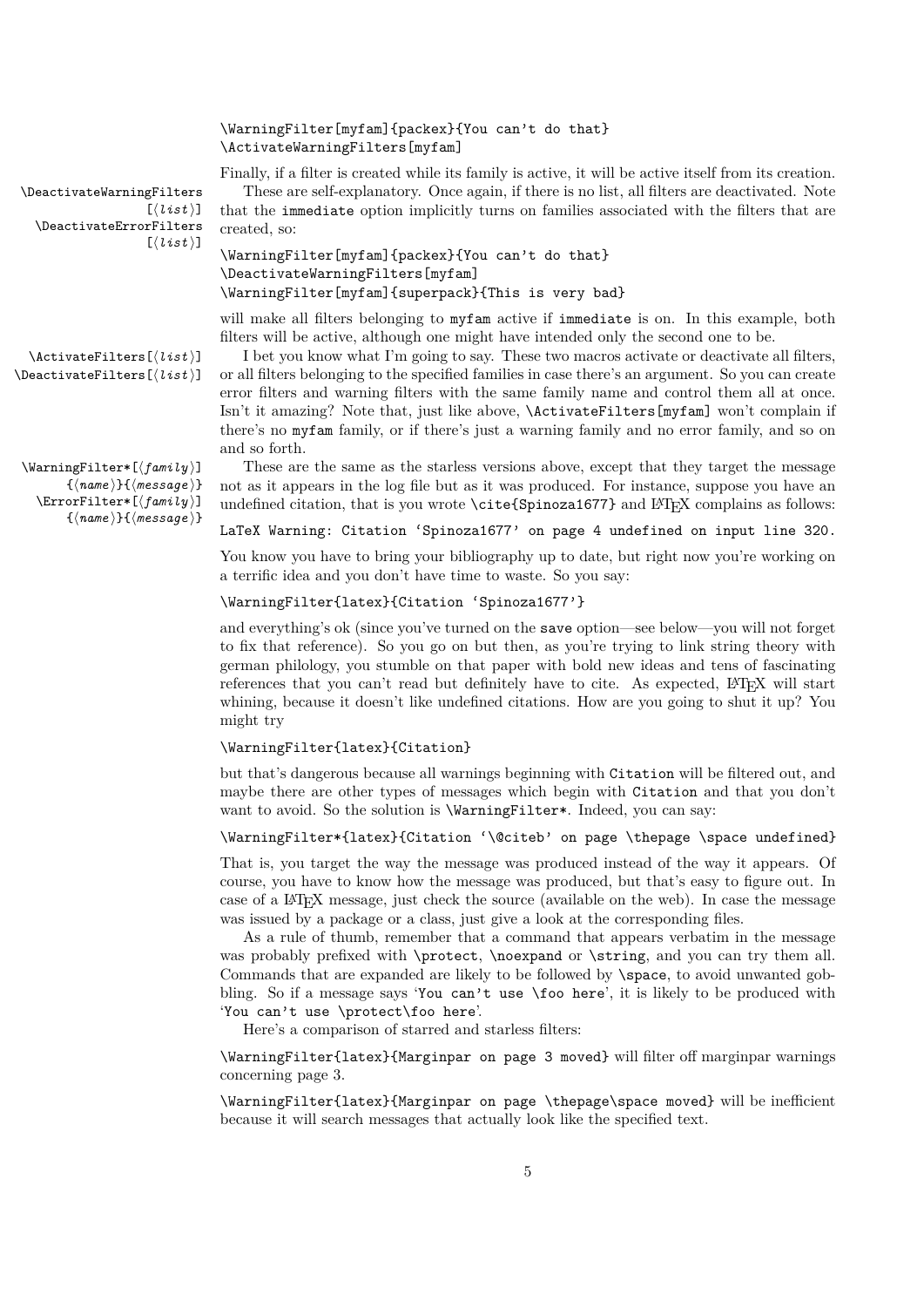\WarningFilter\*{latex}{Marginpar on page \thepage\space moved} will filter off all marginpar warnings.

\WarningFilter\*{latex}{Marginpar on page 3 moved} will miss everything because when the the warning is produced the page number is not specified.

\SafeMode As you might have guessed, evaluating messages as they appear means expanding them. \BoldMode Normally, this should be harmless, but one never knows. So these two commands allow you to turn that process on and off. When you say \SafeMode, messages are not expanded. In that case, starless filters might miss their goal if the message contains expanded material. Starred filters are unaffected. So if you encounter an avalanche of unexplained error messages, just try some \SafeMode. \BoldMode is used to switch back to the default mode.

> This expansion process concerns messages, not filters. That is, there is no need to protect your filter definitions with \SafeMode. Instead, use this command when you suspect that a message is being sent and silence gets everything wrong. Use \BoldMode to switch back to normal when messages are not troublesome anymore. Here's an example:

```
\WarningFilter{latex}{Marginpar on page 3 moved}
\WarningFilter*{latex}{Citation '\@citeb' undefined}
```
\SafeMode

...

...

```
Here a strange message is being sent by the strangex package.
If \SafeMode was not active, we would be in big trouble.
The Marginpar warnings all go through, because our starless filter
is too specific. Fortunately, the Citation warnings are correctly
avoided.
```
\BoldMode

*...*

...

*Everything is back to normal.*

# **3 Package options**

Here are the options that may be loaded with the package:

- **debrief** At the end of the document, silence will output a warning saying how many messages were issued during the compilation and how many were filtered out. This warning will not appear if no message was output or if none were filtered out.
- **immediate** Makes filters active as soon as they are created. This does not affect filters created without a family, since they always behave so. If a filter is created with family myfam, and if that family has been previously deactivated, it will be reactivated.
	- safe Makes safe mode the default mode. \BoldMode and \SafeMode are still available.
	- save Messages that were filtered out are written to an external file called jobname.sil.

saveall All messages, including those that were left untouched, are written to jobname.sil.

**showwarnings** Warnings are left untouched. That is, silence's commands become harmless. Note that warnings are not written to jobname.sil, even if the saveall option is loaded. This command is useful if you want to recompile your document as usual.

**showerrors** Same as showwarnings for errors.

# **4 It doesn't work!**

Messages can be tricky. This package was originally designed to take care of marginpar warnings, and I wanted to do something like: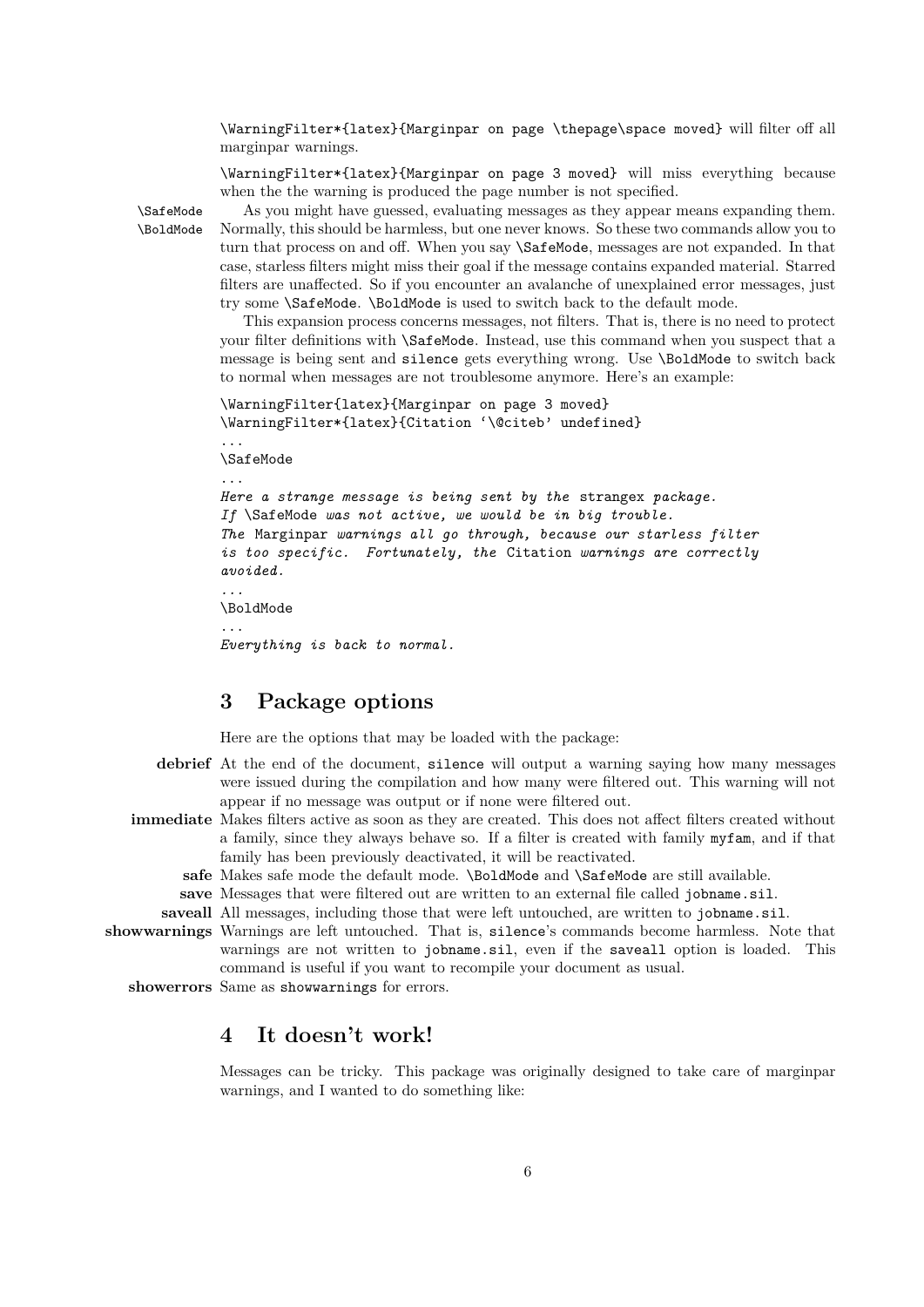### \WarningsOff\* \marginpar{A marginpar that will move} \WarningsOn

Unfortunately, this doesn't work. Indeed, marginpar warnings are not issued when the \marginpar command is used but at the output routine, that is when LATEX builds the page, which happens at some interesting breakpoint that you're not supposed to know. That's the reason why those messages must be filtered out with warnings that are always active. Of course, this means that you can't filter out just one particular marginpar warning, unless it's the only one on its page.

Now, messages aren't always what they seem to be. More precisely, two attributes do not really belong to them: the final full stop and the line number (only for some warnings). For instance, the following message *does not* containt a full stop:

Package packex Error: You can't do that.

The full stop is added by L<sup>AT</sup>FX. So

### \ErrorFilter{packex}{You can't do that.}

won't do. You have to remove the stop. This goes the same with the phrase 'on input line  $\langle number \rangle$ .' (including the stop once again). That is, the message

Package superpack Warning: Something is wrong on input line 352.

was actually produced with

### \PackageWarning{superpack}{Something is wrong}

The end of it was added by LATEX. You know what you have to do. Unfortunately, this means that warnings can't be filtered according to the line they refer to.

Another difficulty concerns line breaking in messages. If a new line begins in a message, it was either explicitely created or it's a single line wrapped by your text editor. When properly written, messages use LATEX's \MessageBreak command to create new lines, which  $\Delta E$ T<sub>EX</sub> formats as a nicely indented line with the name of the package at the beginning, between parentheses. So if you encounter such a display, you know that there's something more behind the scene. You have two solutions: either you make the text of your filter shorter than the first line, which in most cases will be accurate enough, or you use a starred filter and explicitely write \MessageBreak. Unfortunately, you can't use \MessageBreak in a starless filter. Note that some stupid people (including the author of this package) sometimes use  $\sim$ J instead of \MessageBreak, which is a TFX construct to create a new line. In that case, the line break will be indistinguishable from a single line wrapped by your text editor (although no wrapping occur in the log file).

The most efficient filters are the starred ones (unless you're aiming at a specific value for a variable) whose text has simply been pasted from the source. E.g., if superpack tells you:

Package superpack Error: You can't use \@terrific@command in (superpack) a \@fantastic@environment, because (superpack) unbelievable@parameter is off.

this was probably produced with:

```
\PackageError{superpack}{
```

```
You can't use \protect\@terrific@command in\MessageBreak
a \protect\@fantastic@environment, because\MessageBreak
\superparameter\space is off}
{}
```
with \superparameter \defined to unbelievable@parameter beforehand. So the simplest way to filter out such a message is to open superpack.sty, look for it, and copy it as is in a starred filter.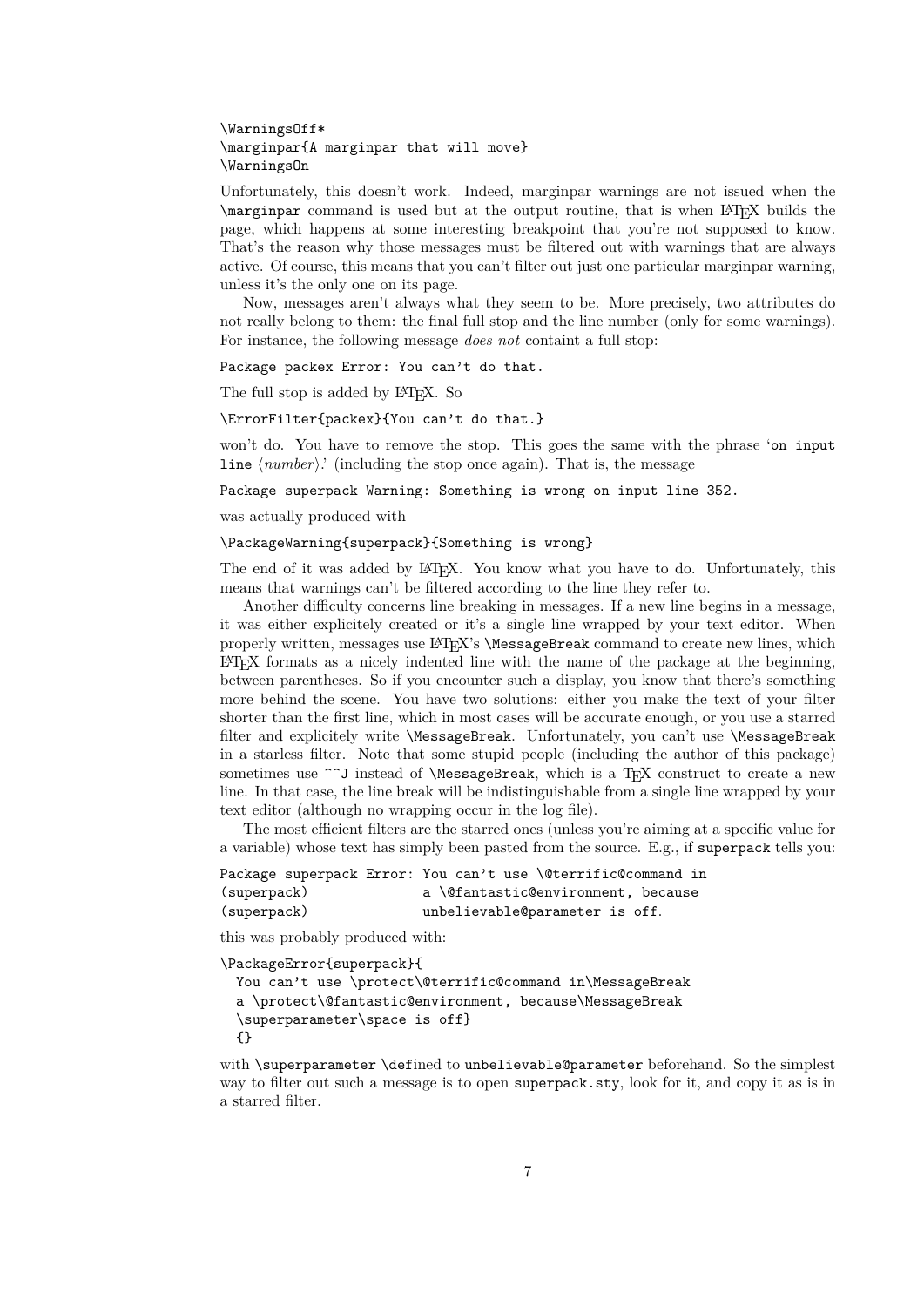There remains one problematic case, if a primitive control sequence appears in the message to be avoided. Imagine for instance that a package sends the warning 'You can't use \def here'. It will not be reachable with a starless filter, because the package may have said \def without any prefix, since primitive commands can be used as such in messages, where they appear verbatim. On the other hand, when you create a starless filter with a command in it, silence considers this command simply as a string of characters beginning with a backslash devoid of its usual 'escapeness'—as are control sequences prefixed with \protect, \string and \noexpand in messages. So \def won't be reached. A starred filter might do, but in this case you shouldn't prefix \def with any of the three commands just mentioned. Now if \def is the result of an expansion, you'll be forced to rely on the previous techniques. Fortunately, this is very rare.

Now, in case there's a message you really can't reach, although you pasted it in your filter, just let me know: it's an opportunity to refine silence.

## **5 Implementation**

### **5.1 Basic definitions**

The options only turn on some conditionals, except save and saveall, which set the count \sl@save, to be used in a \ifcase statement.

```
1 \makeatletter
\Omega3 \newcount\sl@Save
4 \newif\ifsl@Debrief
5 \newif\ifsl@ShowWarnings
6 \newif\ifsl@ShowErrors
7 \newif\ifsl@Immediate
8 \newif\ifsl@SafeMode
 9
10 \DeclareOption{debrief}{\sl@Debrieftrue}
11 \DeclareOption{immediate}{\sl@Immediatetrue}
12 \DeclareOption{safe}{\sl@SafeModetrue}
13 \DeclareOption{save}{\sl@Save1
14 \newwrite\sl@Write
15 \immediate\openout\sl@Write=\jobname.sil}
16 \DeclareOption{saveall}{\sl@Save2
17 \newwrite\sl@Write
18 \immediate\openout\sl@Write=\jobname.sil}
19 \DeclareOption{showwarnings}{\sl@ShowWarningstrue}
20 \DeclareOption{showerrors}{\sl@ShowErrorstrue}
21 \ProcessOptions\relax
```
Here are the counts, token lists and conditionals, that will be used by warnings and errors.

```
22 \newcount\sl@StateNumber
23 \newcount\sl@MessageCount
24 \newcount\sl@Casualties
2526 \newtoks\sl@Filter
27 \newtoks\sl@Message
28 \newtoks\sl@UnexpandedMessage
29 \newtoks\sl@Mess@ge
30
31 \newif\ifsl@Check
32 \newif\ifsl@Belong
33 \newif\ifsl@KillMessage
34 \newif\ifsl@SafeTest
```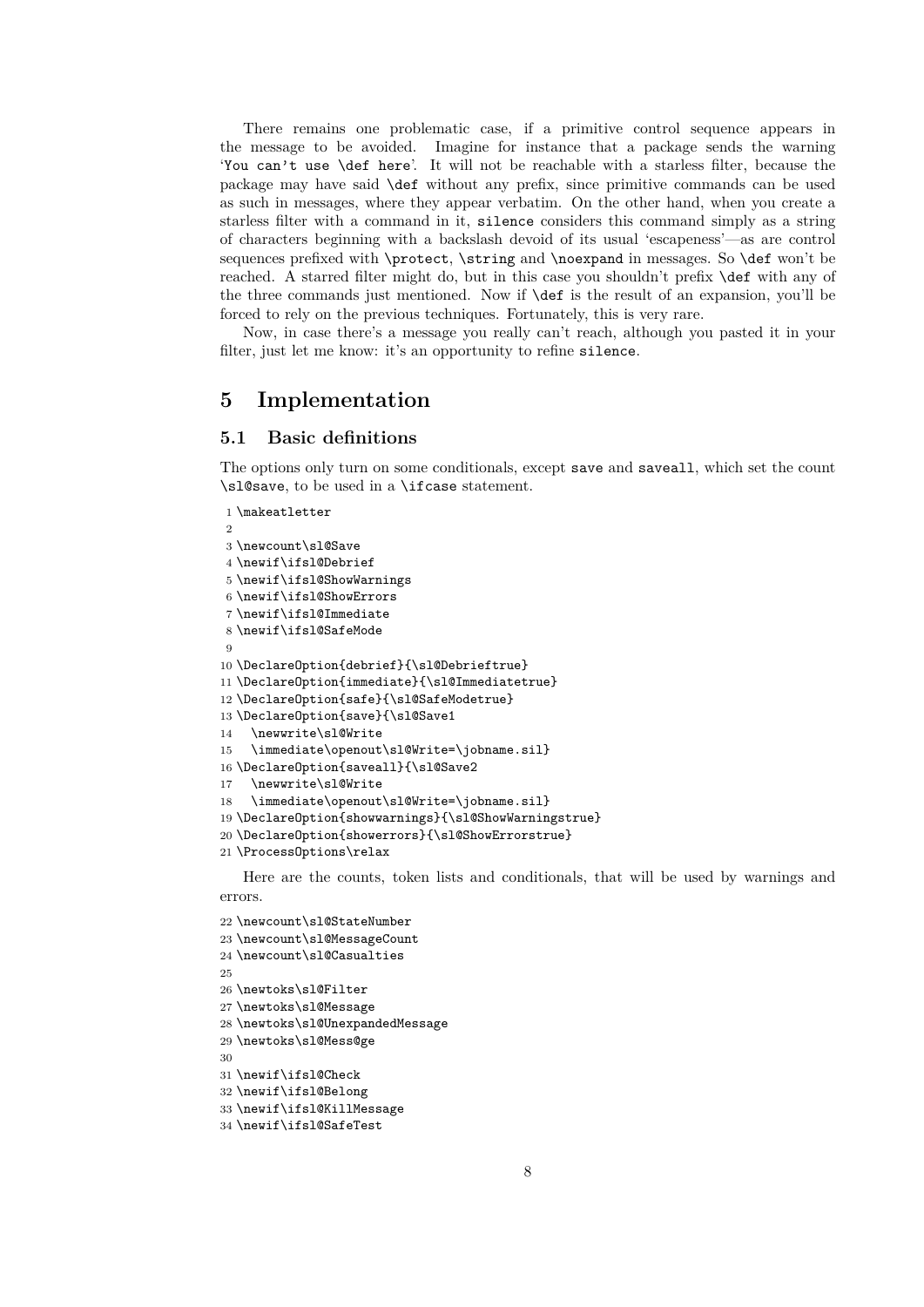And here are some keywords and further definitions. \sl@PackageName is used to identify the name of the package, but in case \GenericError or \GenericWarning were directly used, it would be undefined (or defined with the name of the last package that issued a message), which would lead to some trouble, hence its definition here.

```
35 \def\sl@end{sl@end}
36 \def\sl@latex{latex}
37 \def\sl@Terminator{\sl@Terminator}
38 \gdef\sl@active{active}
39 \gdef\sl@safe{safe}
40 \gdef\sl@PackageName{NoPackage}
41 \def\SafeMode{\global\sl@SafeModetrue}
42 \def\BoldMode{\global\sl@SafeModefalse}
43 \def\sl@Gobble#1sl@end,{}
```
### **5.2 Warnings**

Now these are the counts, token lists, conditionals and keywords specific to warnings. sl@family is actually the family of those familyless filters. It is made active as wanted.

```
44 \newcount\sl@WarningCount
45 \newcount\sl@WarningNumber
46 \newcount\sl@WarningCasualties
47
48 \newtoks\sl@TempBOW
49 \newtoks\sl@BankOfWarnings
50
51 \newif\ifsl@WarningsOff
52 \newif\ifsl@NoLine
53
54 \expandafter\gdef\csname sl@family:WarningState\endcsname{active}
55 \def\sl@WarningNames{}
56 \def\sl@UnwantedWarnings{}
57 \def\sl@ProtectedWarnings{}
```
#### **5.2.1 Brutal commands**

\WarningsOn The basic mechanism behind \WarningsOn and \WarningsOff is a conditional, namely \ifsl@WarningsOff. When a warning is sent, silence checks the value of this conditional and acts accordingly: if it is set to true, then the warning is filtered out unless it belongs to the \sl@ProtectedWarnings list; if it is set to false, the warning is output unless it belongs to the \sl@UnwantedWarnings list.

> Without argument, \WarningsOn empties both lists and sets this conditional to false. (Emptying \sl@ProtectedWarnings is useless but it keeps the list clean.) If it has an argument, its behavior depends on the conditional; if it is set to true, the argument is added to \sl@ProtectedWarnings; otherwise, it is removed from \sl@UnwantedWarnings.

```
58 \def\WarningsOn{%
59 \@ifnextchar[%
60 {\ifsl@WarningsOff
61 \def\sl@next{\sl@Add\sl@ProtectedWarnings}%
62 \else
63 \def\sl@next{\sl@Remove\sl@UnwantedWarnings}%
64 \fi\sl@next}%
65 {\global\sl@WarningsOfffalse
66 \gdef\sl@ProtectedWarnings{}%
```

```
67 \gdef\sl@UnwantedWarnings{}}}
```
\WarningsOff \WarningsOff does the same as \WarningsOn, but in the other way. If it has no star and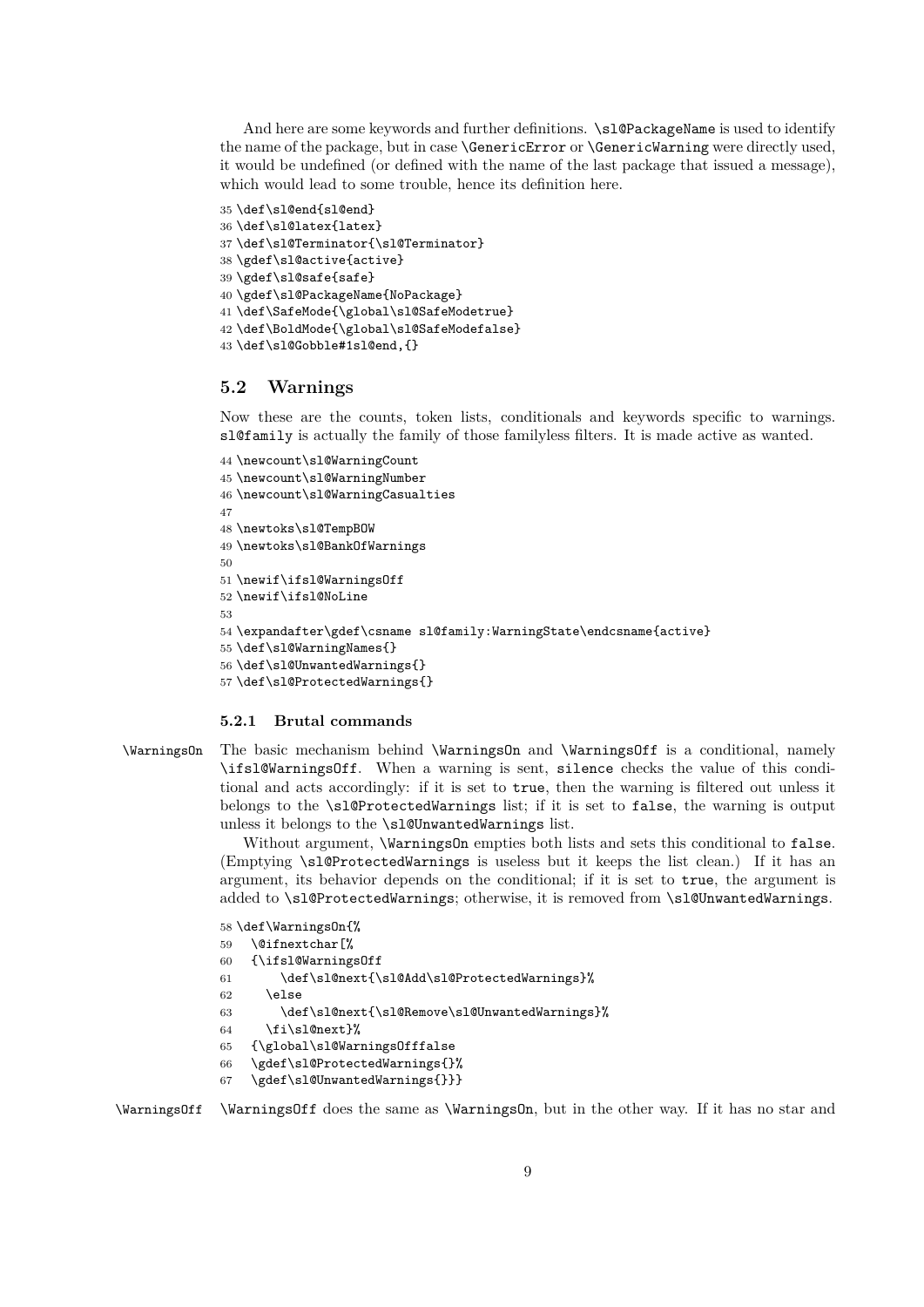no argument, \sl@ProtectedWarnings is overwritten with only latex in it.

 \def\WarningsOff{% \@ifstar {\global\sl@WarningsOfftrue \gdef\sl@UnwantedWarnings{}% 72 \gdef\sl@ProtectedWarnings{}}% {\@ifnextchar[{% \ifsl@WarningsOff \def\sl@next{\sl@Remove\sl@ProtectedWarnings}% \else 77 \def\sl@next{\sl@Add\sl@UnwantedWarnings}% \fi\sl@next}% {\global\sl@WarningsOfftrue \gdef\sl@UnwantedWarnings{}% \gdef\sl@ProtectedWarnings{latex,}}}}

Note that the \WarningsOn and \WarningsOff don't really take any argument. If an opening bracket is present, they launch \sl@Add or \sl@Remove on the adequate list. \sl@Add \sl@Add is no more than an \xdef of the list on itself, plus the new item.

 \def\sl@Add#1[#2]{% \xdef#1{#1#2,}}

\sl@Remove \sl@Remove is slightly more complicated. It stores the items to be removed and then launches the recursive \sl@@Remove on the expanded list, with a terminator to stop it. When \sl@@Remove has done its job, the list will be \let to the new one.

```
84 \def\sl@Remove#1[#2]{%
85 \def\sl@Items{#2}%
86 \def\sl@TempNewList{}%
87 \expandafter\sl@@Remove#1sl@end,%
88 \let#1\sl@TempNewList}
```
\sl@@Remove This macro takes each element of the list to be updated, checks it against the items to be removed, and builds a new list containing the element currently tested if and only if it has not been matched with items to be removed.

First, we check the current element of the list, and if it's the terminator we end recursion.

```
89 \def\sl@@Remove#1,{%
90 \def\sl@Tempa{#1}%
91 \ifx\sl@Tempa\sl@end
92 \let\sl@next\relax
```
Otherwise, we launch \sl@ListCheck on the element.

```
93 \else
94 \sl@Checkfalse
95 \expandafter\sl@ListCheck\sl@Items,sl@end,%
```
If the check is positive, we do nothing. If not, we add the element to \sl@TempNewList, which is itself repeated to keep the former elements.

```
96 \ifsl@Check
97 \else
98 \xdef\sl@TempNewList{\sl@TempNewList#1,}%
99 \quad \text{Vfi}100 \let\sl@next\sl@@Remove
101 \fi\sl@next}%
```
\sl@ListCheck Here's the internal checking mechanism. It takes an argument (from the expansion of \sl@Items above) and compares it to the element under scrutiny. In case they match,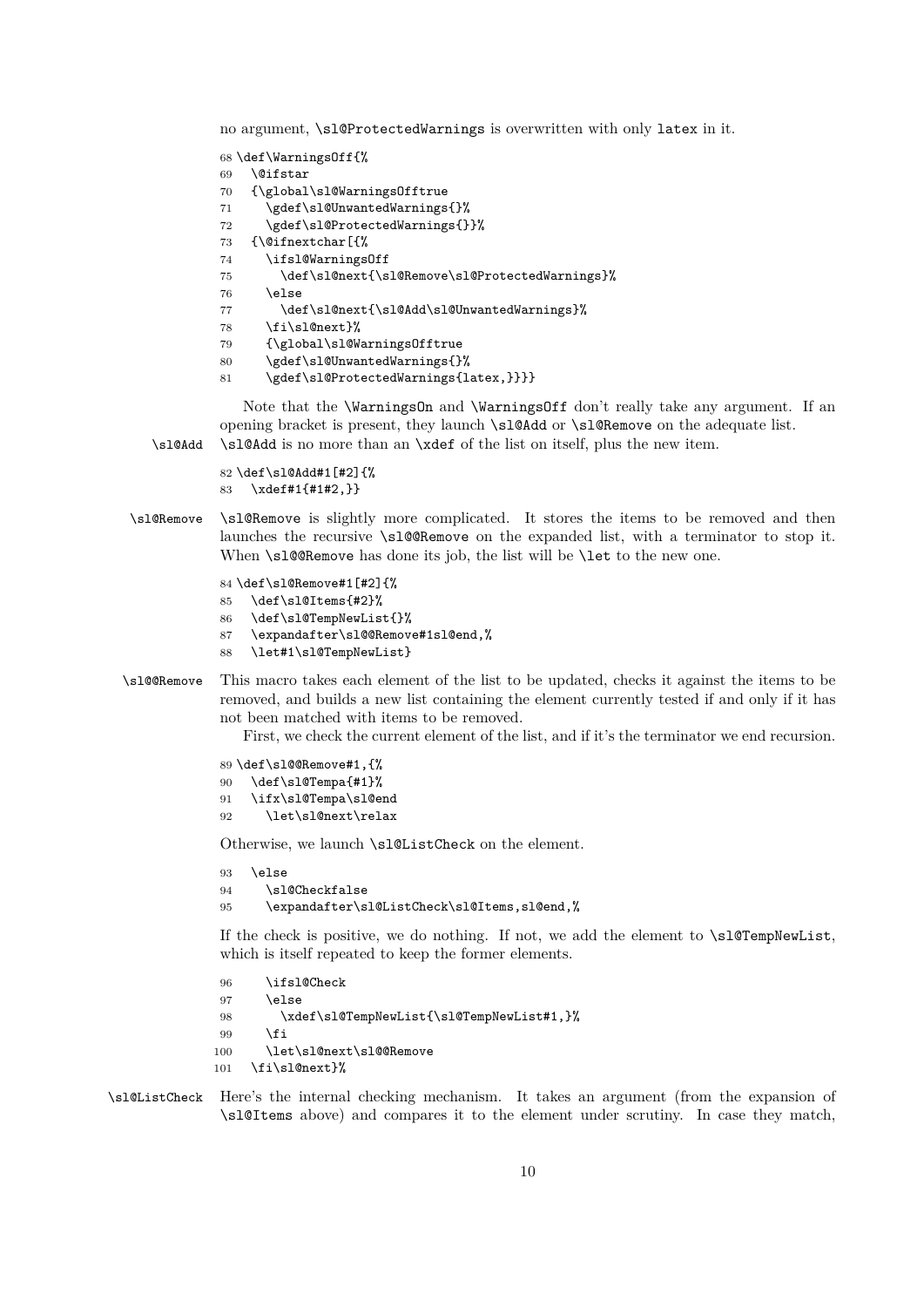the proper conditional is turned to true, and we launch \sl@Gobble to discard remaining items. Otherwise, we proceed to the next item.

First we check for the terminator, as usual, and the recursion is ended in case we find it.

```
102 \def\sl@ListCheck#1,{%
103 \def\sl@Tempb{#1}%
104 \ifx\sl@Tempb\sl@end
105 \let\sl@next\relax
```
If the item is not the terminator, we compare it to the current element. If they match, we confirm the test and gobble.

```
106 \else
107 \ifx\sl@Tempa\sl@Tempb
108 \sl@Checktrue
109 \let\sl@next\sl@Gobble
```
Otherwise we repeat.

 $110 \qquad \text{hs}$ 111 \let\sl@next\sl@ListCheck  $112$  \fi 113 \fi\sl@next}

### **5.2.2 Filters**

- \WarningFilter Let's now turn to filters. When created, each warning filter is associated with a \sl@WarningNumber to retrieve it and to specify its status. In case of \WarningFilter\*, this status, referred to with \csname\the\sl@WarningNumber:WarningMode\endcsname (i.e.  $\hbar m$ umber):WarningMode, where  $\langle number \rangle$  is the unique number associated with the filter), is set to "safe". Otherwise, we don't bother to define it, because when evaluated the above command will then be equal to \relax (as are all undefined commands called with \csname... \endcsname). This will be checked in due time to know whether the expanded or the unexpanded version of the target message must be tested.
	- 114 \def\WarningFilter{%
	- 115 \global\advance\sl@WarningNumber1
	- 116 \@ifstar
	- 117 {\expandafter\gdef\csname\the\sl@WarningNumber:WarningMode\endcsname{safe}%
	- 118 \sl@WarningFilter}%
	- 119 {\sl@WarningFilter}}
- \sl@WarningFilter Once the star has been checked, we look for an optional argument. In case there is none, we assign the sl@family to the filter.

#### 120 \def\sl@WarningFilter{%

- 121 \@ifnextchar[%
- 122 {\sl@@WarningFilter}%
- 123 {\sl@@WarningFilter[sl@family]}}
- \sl@@WarningFilter Here comes the big part. First, we update the list of filters associated with a package, stored in  $\{\text{package}\}\$ **WarningFilter.** The list itself is a concatenation of comma-separated pairs of the form  $\langle number\rangle: s \leq \langle family \rangle$  referring to filters. When  $\langle package \rangle$  issues a warning, silence checks the filters contained in the associated list.  $\langle number \rangle$  is used to determine the WarningMode (safe or undefined, as noted above), so that the right test will be run, while  $\langle \text{family} \rangle$  is used to ensure that this family is active.
	- First we update the list:
	- 124 \def\sl@@WarningFilter[#1]#2{%
	- 125 \expandafter\ifx\csname #2@WarningFilter\endcsname\relax
	- 126 \expandafter\xdef\csname #2@WarningFilter\endcsname{\the\sl@WarningNumber:sl@#1}%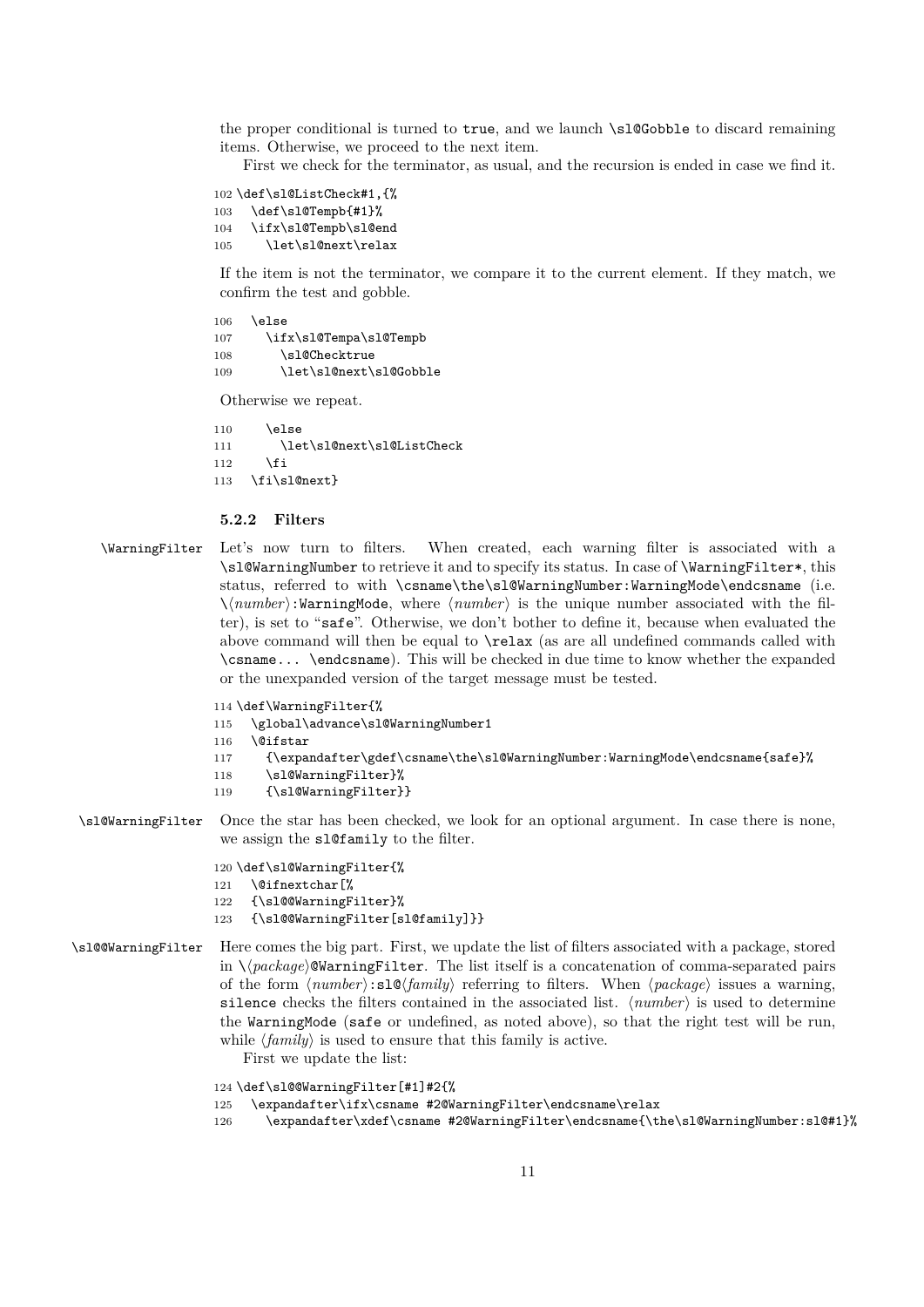```
127 \else
128 \expandafter\xdef\csname #2@WarningFilter\endcsname{%
129 \csname #2@WarningFilter\endcsname,\the\sl@WarningNumber:sl@#1}%
130 \quad \text{if}
```
Now, if  $\\{family\}$ :WarningState is undefined, this means that this is the first time we encounter that family. So we store its name, which will be useful for **\ActivateWarningFilters** and its deactivating counterpart.

```
131 \expandafter\ifx\csname #1:WarningState\endcsname\relax
132 \sl@Add\sl@WarningNames[#1]%
133 \fi
```
Next, we check WarningState again; if it's not active, we change it, depending on whether we're in immediate mode or not.

```
134 \expandafter\ifx\csname #1:WarningState\endcsname\sl@active
135 \else
136 \ifsl@Immediate
137 \expandafter\gdef\csname #1:WarningState\endcsname{active}%
138 \else
139 \expandafter\gdef\csname #1:WarningState\endcsname{inactive}%
140 \fi
141 \fi
```
Finally, we prepare the storage of the filter's message. We open a group, and if the filter is starred, we turn @ into a letter, so that it will be able to form macro names. If the filter has no star, we turn the escape character into a normal one, so that control sequences won't be formed. Messages will then be tested token by token, and if a message contains e.g. \foo, then it has (most likely) been \string'ed, so it's really a sequence of characters with \catcode 12 (including the escape character) that the starless filter will match.

```
142 \begingroup
```

```
143 \expandafter\ifx\csname\the\sl@WarningNumber:WarningMode\endcsname\sl@safe
```

```
144 \makeatletter
```

```
145 \else
```
146 \catcode'\\12

```
147 \fi
```

```
148 \sl@AddToBankOfWarnings}
```
\sl@AddToBankOfWarnings Now we add the filter to the \sl@BankOfWarnings token list, delimited by (:sl@\*number*):), where  $\langle number \rangle$  is the number assigned to it above. Thus, it might be easily retrieved. Following a technique explained by Victor Eijkhout in *TFX by Topic*, we make use of **\edef** to add an item to a token list. First, we store it in the temporary \sl@TempBOW token list. Then we **\edef \sl@act** such that its definition will be:

\sl@BankOfWarnings{\previous content\(:sl@\number\:)\filter\(:sl@\number\:)}

Thus, the \sl@BankOfWarnings token list will add the new filter to itself. This works because token lists prefixed with \the in an \edef expand to their content unexpanded, unlike normal macros. The macro is made **\long** just in case.

149 \long\def\sl@AddToBankOfWarnings#1{%

- 150 \sl@TempBOW{#1}%
- 151 \edef\sl@act{%
- 152 \global\noexpand\sl@BankOfWarnings{%
- 153 \the\sl@BankOfWarnings
- 154 (:sl@\the\sl@WarningNumber:)\the\sl@TempBOW(:sl@\the\sl@WarningNumber:)}}%
- 155 \sl@act
- 156 \endgroup}

\ActivateWarningFilters This macro launches a recursive redefinition of its expanded argument, which is either a list \DeactivateWarningFilters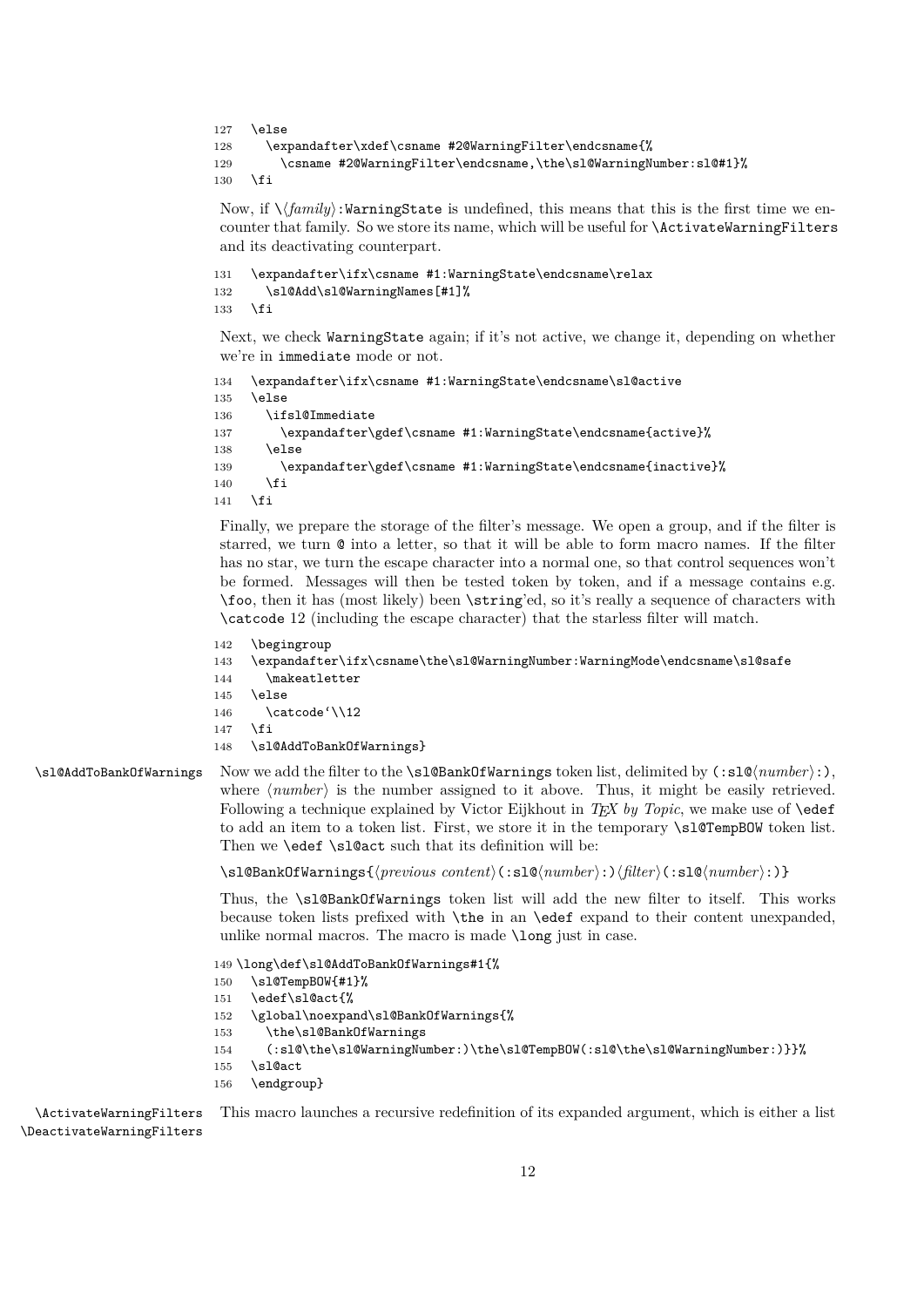defined by the user or the list containing all warning families (updated in \WarningFilter above). We set \sl@StateNumber to register what the redefinition should be: activate or deactivate WarningState, or activate or deactivate ErrorState.

```
157 \def\ActivateWarningFilters{%
158 \sl@StateNumber0\relax
159 \@ifnextchar[%
160 {\sl@ChangeState}%
161 {\sl@ChangeState[\sl@WarningNames]}}
162
163 \def\DeactivateWarningFilters{%
164 \sl@StateNumber1\relax
165 \@ifnextchar[%
166 {\sl@ChangeState}%
167 {\sl@ChangeState[\sl@WarningNames]}}
```
\sl@ChangeState \sl@ChangeState only calls \sl@@ChangeState on the expanded argument, adding a ter- \sl@@ChangeState minator. \sl@@ChangeState checks whether its argument is the terminator, in which case it stops, or else it sets its state to the appropriate value, depending on \sl@StateNumber

```
168 \def\sl@ChangeState[#1]{%
169 \expandafter\sl@@ChangeState#1,sl@end,}
170
171 \def\sl@@ChangeState#1,{%
172 \def\sl@Tempa{#1}%
173 \ifx\sl@Tempa\sl@end
174 \let\sl@next\relax
175 \else
176 \ifcase\sl@StateNumber
177 \expandafter\gdef\csname #1:WarningState\endcsname{active}%
178 \overline{)}179 \expandafter\gdef\csname #1:WarningState\endcsname{inactive}%
180 \qquad \text{for}181 \expandafter\gdef\csname #1:ErrorState\endcsname{active}%
182 \cdot \sqrt{or}183 \expandafter\gdef\csname #1:ErrorState\endcsname{inactive}%
184 \fi
185 \let\sl@next\sl@@ChangeState
186 \fi\sl@next}
```
\ActivateFilters This aren't just shorthands, something more is needed in case there's an argument (because \DeactivateFilters we have to retrieve it to pass it to two macros). However, it's rather straightforward, we're just using \sl@StateNumber to keep track of what is needed.

\sl@RetrieveArgument Here we just rely on the value required for WarningState, i.e. 0 or 1, and the value for ErrorState follows suit.

```
187 \def\ActivateFilters{%
188 \@ifnextchar[%
189 {\sl@StateNumber0
190 \sl@RetrieveArgument}%
191 {\sl@StateNumber0
192 \sl@ChangeState[\sl@WarningNames]%
193 \sl@StateNumber2
194 \sl@ChangeState[\sl@ErrorNames]}}
195
196 \def\DeactivateFilters{%
197 \@ifnextchar[%
```

```
198 {\sl@StateNumber1
```

```
199 \sl@RetrieveArgument}%
```

```
200 {\sl@StateNumber1
```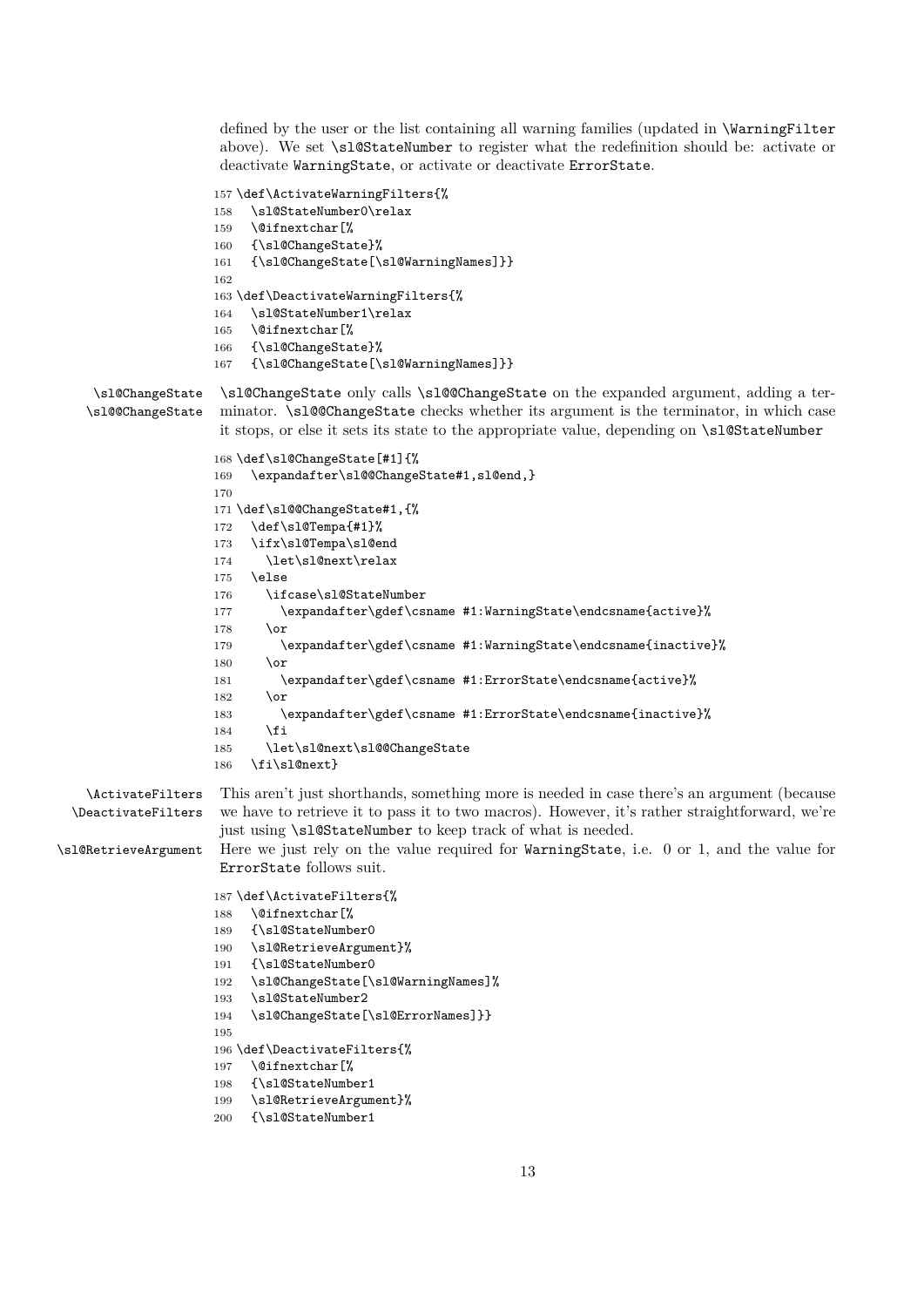```
201 \sl@ChangeState[\sl@WarningNames]%
202 \sl@StateNumber3
203 \sl@ChangeState[\sl@ErrorNames]}}
204
205 \def\sl@RetrieveArgument[#1]{%
206 \def\sl@Argument{#1}%
207 \ifcase\sl@StateNumber
208 \sl@ChangeState[\sl@Argument]%
209 \sl@StateNumber2\relax
210 \sl@ChangeState[\sl@Argument]%
211 \or
212 \sl@ChangeState[\sl@Argument]%
213 \sl@StateNumber3\relax
214 \sl@ChangeState[\sl@Argument]%
215 \quad \text{If}
```
### **5.2.3 String testing**

Now, here comes the crux of the biscuit, as some guitarist from California once said. Here are the macros to test the messages. They will be used in the redefinition of \GenericWarning. \sl@GetNumber When packages send a warning, silence launches \sl@GetNumber on the expanded list of  $\langle number \rangle: s1\mathbb{Q}\langle family \rangle$  pairs associated with this package (created in **\WarningFilter** above). Remember that  $\langle number \rangle$  refers to a filter and  $\langle family \rangle$  to its family.

> If  $\langle number \rangle$  is not 0 (which is associated with the terminator added when \sl@GetNumber is launched), we test whether the family is active. If so,  $\succeq$  sl@GetMessage is called; otherwise, we proceed to the next pair.

The command

```
\csname #2:\ifcase\sl@StateNumber Warning\or Error\fi State\endcsname
```
reduces to  $\langle \frac{family}{\cdot}:\text{WarningState or }\sqrt{family}:\text{ErrorState}, \text{ depending on the value of}$ \sl@StateNumber, which is turned to 0 if we're testing a warning or to 1 if we're testing an error.

```
216 \def\sl@GetNumber#1:sl@#2,{%
```

```
217 \ifnum#1>0
218 \expandafter
219 \ifx\csname #2:\ifcase\sl@StateNumber Warning\or Error\fi State\endcsname\sl@active
220 \sl@GetMessage{#1}%
221 \leq \leq \leq \leq \leq \leq \leq \leq \leq \leq \leq \leq \leq \leq \leq \leq \leq \leq \leq \leq \leq \leq \leq \leq \leq \leq \leq \leq \leq \leq \leq \leq \leq \leq \leq \leq222 \let\sl@next\sl@GetNumber
223 \forallfi
224 \else
225 \let\sl@next\relax
226 \fi\sl@next}
```
\sl@GetMessage Now we're going to retrieve the filter from the \sl@BankOfWarnings token list. This list has the following structure, as you might remember:

 $(:s1@1:)\langle first filter\rangle(:s1@1:)(:s1@2:)\langle second filter\rangle(:s1@2:)\dots(:s1@n:)\langle nth filter\rangle(:s1@n:)$ 

To do so, \sl@GetMessage defines a new macro on the fly, \sl@@GetMessage, which takes three arguments, delimited by  $(:s1@\langle number\rangle:),$  where  $\langle numbers\rangle$  depends on the pair we're in. That is, suppose \sl@GetNumber is examining the pair 15:sl@myfam and myfam is active. Then we feed 15 to \sl@GetMessage, which in turn creates \sl@@GetMessage with the arguments delimited by (:sl@15:). The first and the third arguments are discarded, while the second one, which is the message of the filter, is stored in the \sl@Filter token list, along with a terminator.

```
227 \def\sl@GetMessage#1{%
228 \def\sl@@GetMessage##1(:sl@#1:)##2(:sl@#1:)##3(:sl@end:){\sl@Filter={##2\sl@Terminator}}%
```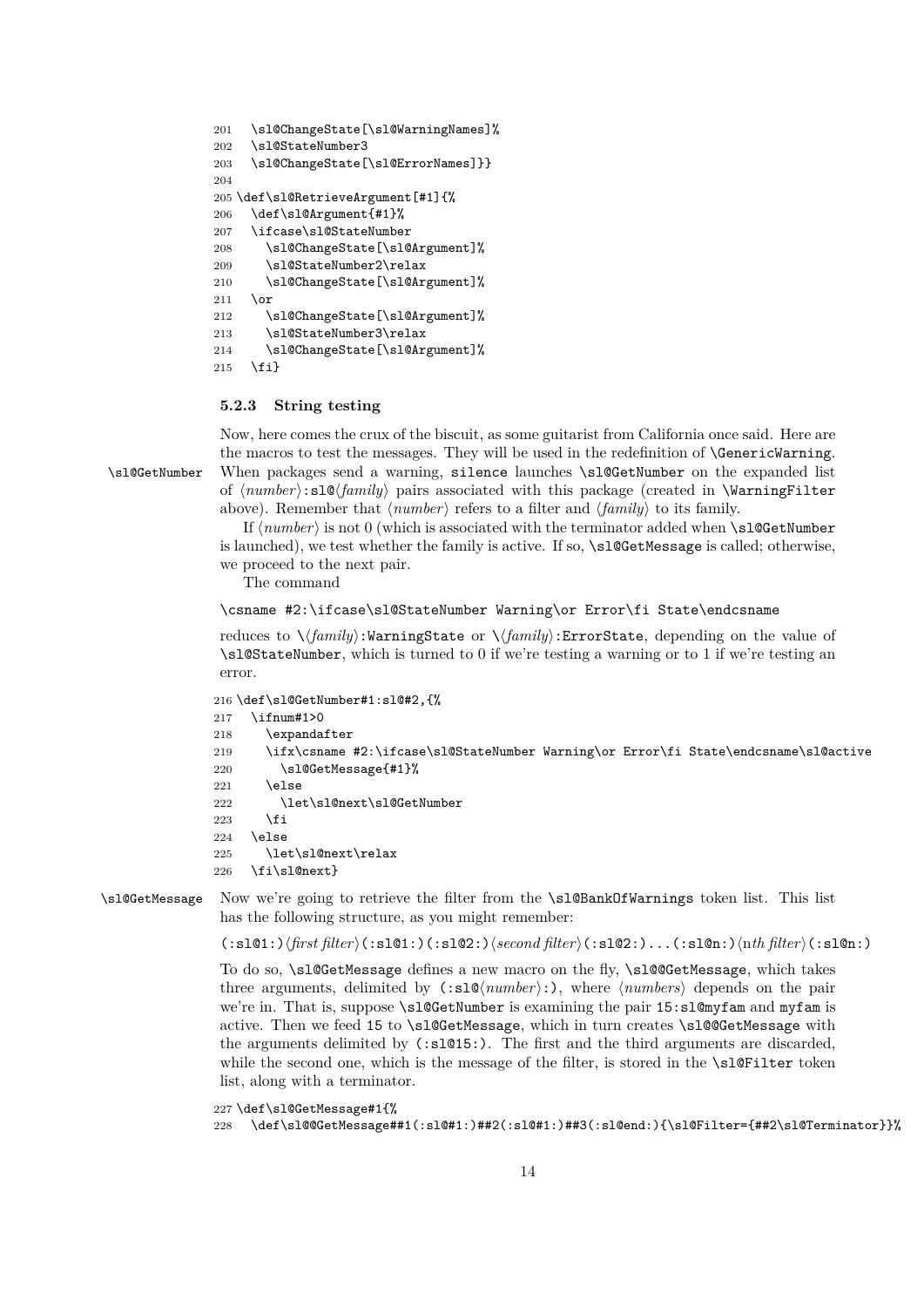Now we launch this command on the bank of warnings (or errors) expanded one step, thanks to the same \edef trick as above.

```
229 \ifcase\sl@StateNumber
230 \edef\sl@act{\noexpand\sl@@GetMessage\the\sl@BankOfWarnings(:sl@end:)}%
231 \or
232 \edef\sl@act{\noexpand\sl@@GetMessage\the\sl@BankOfErrors(:sl@end:)}%
233 \fi
```
234 \sl@act

When a warning is sent, its message is stored in two forms, expanded and unexpanded. Depending on the mode we're currently in (safe or bold), we retrieve the right form; in safe mode, we take the unexpanded form; in bold mode, we take it too if the WarningMode of this particular filter is safe (i.e. if it was created with \WarningFilter\*), otherwise we take the expanded version.

\sl@Message is the token list containing the expanded version, \sl@UnexpandedMessage contains the unexpanded version, and \sl@Mess@ge stores the adequate version for the test to come followed by a terminator.

At the end of this macro, we call the string tester.

```
235 \ifsl@SafeMode
236 \sl@SafeTesttrue
237 \edef\sl@act{\noexpand\sl@Mess@ge{\the\sl@UnexpandedMessage\noexpand\sl@Terminator}}%
238 \else
239 \expandafter
240 \ifx\csname #1:\ifcase\sl@StateNumber Warning\or Error\fi Mode\endcsname\sl@safe%
241 \sl@SafeTesttrue
242 \edef\sl@act{\noexpand\sl@Mess@ge{\the\sl@UnexpandedMessage\noexpand\sl@Terminator}}%
243 \sqrt{9}244 \sl@SafeTestfalse
245 \edef\sl@act{\noexpand\sl@Mess@ge{\the\sl@Message\noexpand\sl@Terminator}}%
246 \fi
247 \overrightarrow{fi}248 \sl@act
249 \sl@TestStrings}
```
\sl@TestStrings This test is a recursive token by token comparison of \sl@Filter and \sl@Message, i.e. it compares two strings.

> First we take the first token of each token list thanks, once again, to an \edef. They are stored in \sl@FilterToken and \sl@MessageToken, which are macros, not token lists, by the way (see below the definition of \sl@Slice).

250 \def\sl@TestStrings{%

```
251 \edef\sl@act{%
252 \noexpand\sl@Slice\the\sl@Filter(:sl@mid:)\noexpand\sl@Filter\noexpand\sl@FilterToken
253 \noexpand\sl@Slice\the\sl@Mess@ge(:sl@mid:)\noexpand\sl@Mess@ge\noexpand\sl@MessageToken}%
```

```
254 \sl@act
```
Then we simply run some conditional. If we reach the terminator in the filter, this means that it matches the warning (otherwise we wouldn't have gone so far), so we turn a very sad conditional to true, stop the recursion of \sl@TestString (thanks to \sl@@next) and gobble the remaining  $\langle number \rangle : \mathsf{sld}(\{family})$  pairs waiting to be evaluated by  $\mathsf{sldGetNumber}$ (thanks to \sl@next). Our job is done, and silence grins with cruelty.

 \ifx\sl@FilterToken\sl@Terminator \sl@KillMessagetrue \let\sl@@next\relax \let\sl@next\sl@Gobble

On the other hand, if we reach the terminator in the warning text, this means that it is shorter than the filter (unless we also reach the terminator in the filter, but this was taken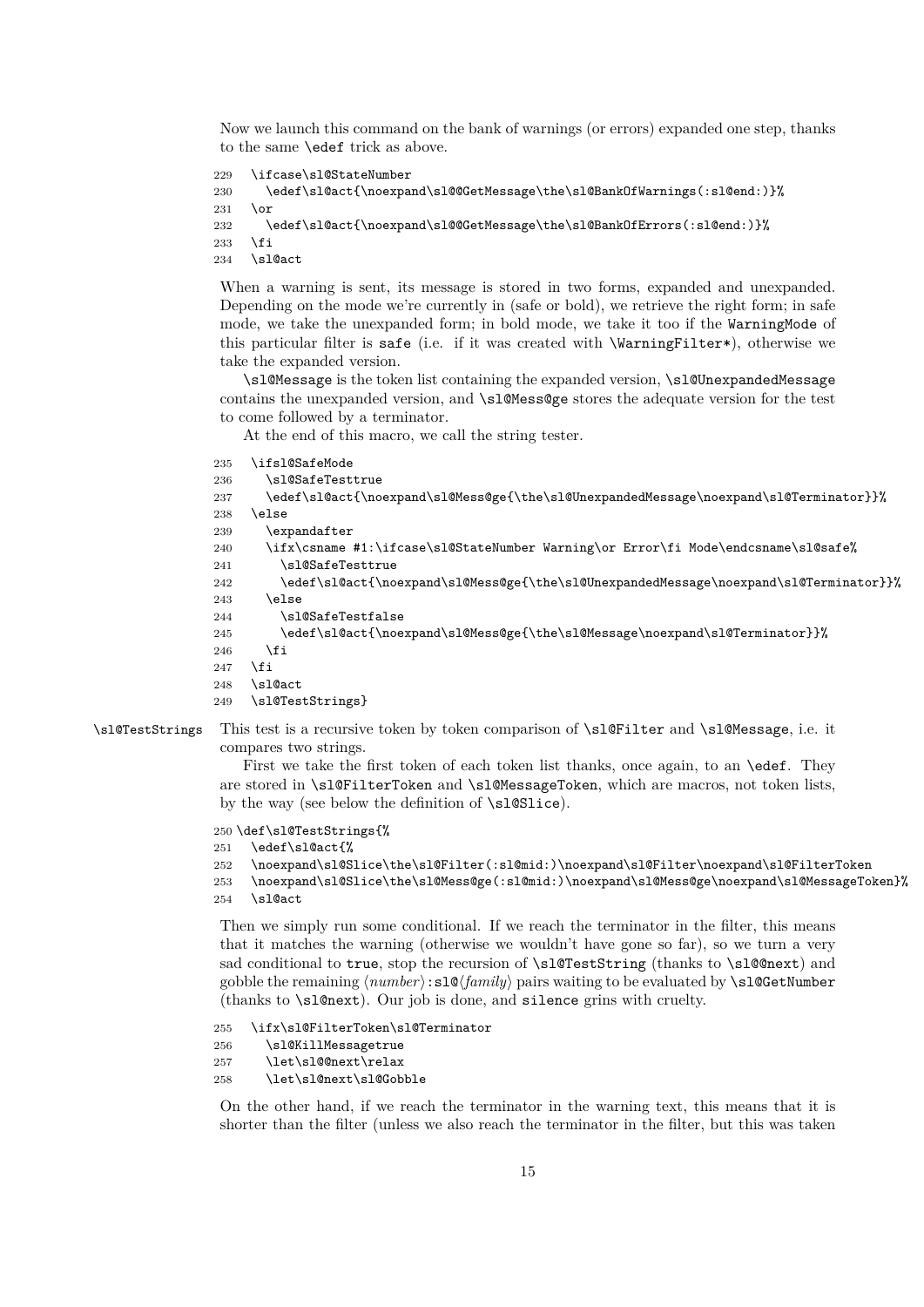care of in the previous case), so they don't match. We stop recursion (there's nothing left to test) and make \sl@GetNumber consider the following pair.

```
259 \else
260 \ifx\sl@MessageToken\sl@Terminator
261 \let\sl@@next\relax
262 \let\sl@next\sl@GetNumber
```
Now, if none of the tokens is a terminator, then we have to compare them. The test will depend on the value of \ifsl@SafeTest which was turned to true in case we're in safe mode or the filter is a starred one. In that case we run an \ifx test, so that even control sequences can be properly compared. Since the message is not expanded, this is vital. If the tokens match, we proceed to the next ones; otherwise, this means that the filter and the message are different, so we stop recursion (there's no reason to test further), and we call \sl@GetNumber on the next pair.

| \else                               |
|-------------------------------------|
| \ifsl@SafeTest                      |
| \ifx\sl@FilterToken\sl@MessageToken |
| \let\sl@@next\sl@TestStrings        |
| \else                               |
| \let\s1@@next\relax                 |
| \let\sl@next\sl@GetNumber           |
| fi                                  |
|                                     |

If we're in bold mode and the filter is starless, then we simply compare character codes with  $\iint$ . Thus, the letters of, say,  $\iota$  too, in the filter, will match their counterpart in the warning (where the command has probably been \string'ed), although their category codes are different: it's 11 in the filter (no control sequence was ever created:  $\setminus$  was turned to a normal character before the filter was stored) and 12 in the message (like all \string'ed characters).

| 271 | else)                              |
|-----|------------------------------------|
| 272 | \if\sl@FilterToken\sl@MessageToken |
| 273 | \let\sl@@next\sl@TestStrings       |
| 274 | \else                              |
| 275 | \let\s1@@next\relax                |
| 276 | \let\sl@next\sl@GetNumber          |
| 277 | \fi                                |
| 278 | \fi                                |
| 279 | \fi                                |
| 280 | \fi\sl@@next}                      |

\sl@Slice And here's the final cog in this testing. To put it quite unintelligibly, \sl@Slice defines its fourth argument to expand to the first, while the third, which is a token list, is set to the second, and you should not forget that the first two arguments are just an expansion of the third. Copy that?

> Let's get things clear. Remember that **\sl@act** at the beginning of **\sl@TestStrings** above was \edefined to:

\noexpand\sl@Slice\the\sl@Filter(:sl@mid:)\noexpand\sl@Filter\noexpand\sl@FilterToken

and similarly for the message. This means that its definition text is:

\sl@Slice\*content of* \sl@Filter\(:sl@mid:)\sl@Filter\sl@FilterToken

The first argument of \sl@Slice is undelimited. This means that it will be the first token of  $\{content\ of \ \s1@Filter\}.$  Its second argument will be the rest of this content. Now, as explained, \sl@Slice defines its fourth argument, namely \sl@FilterToken, to expand to its first one, namely the first token in the \sl@Filter token list, and sets this token list to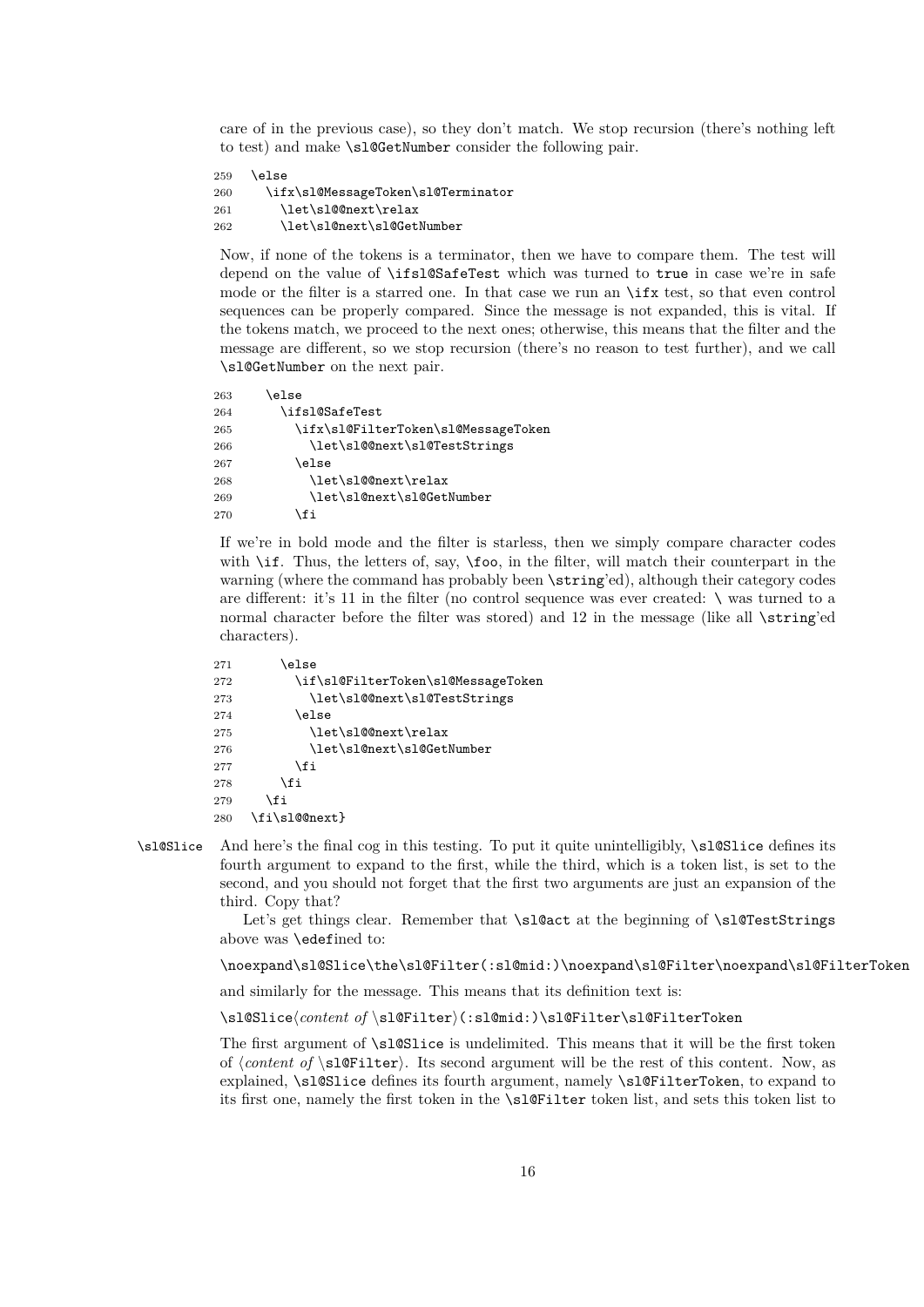the second argument, i.e. the to rest of itself. In short, we're emptying \sl@Filter token by token and we compare them along the way, as described above.

```
281 \def\sl@Slice#1#2(:sl@mid:)#3#4{\def#4{#1}#3={#2}}
```
### **5.2.4 Redefining warnings**

\sl@Belong We have two more macros to create before we can redefine warnings themselves. \sl@Belong is used to check whether a package belongs to the \sl@UnwantedWarnings list or the \sl@ProtectedWarnings list (correspondingly for errors). Its argument is an item of those lists expanded, that is, the name of a package. It is compared to \sl@PackageName, which is defined to the name of the package sending the message. If they don't match, we relaunch the command on the next item. If they do, we turn \ifsl@Belong to true and gobble the following items.

```
282 \def\sl@Belong#1,{%
283 \def\sl@Tempa{#1}%
284 \ifx\sl@Tempa\sl@end
285 \let\sl@next\relax
286 \else
287 \ifx\sl@Tempa\sl@PackageName
288 \sl@Belongtrue
289 \let\sl@next\sl@Gobble
290 \text{le}291 \let\sl@next\sl@Belong
292 \mathbf{Y}293 \fi\sl@next}
```
\sl@StoreMessage Finally, we need a mechanism to store the message being sent. In safe mode, we store it unexpanded. In bold mode, we also store it unexpanded for starred filters, but we also store an expanded version where \protect and \noexpand are \let to \string, so that the control sequences they prefix will be turned into sequences of characters (remember that no control sequence is formed in the text of a starless filter, only strings of characters). This expanded version is first stripped of a **\@gobbletwo** suffix, if any, thus avoiding error when \edefing. (The \@gobbletwo occurs in some LATEX messages for some obscure reason.) ... And at least in biblatex **\@gobble** was also found, which also ruined everything, so it is removed too if found at the end of a message. We do this in a group because, well, you know, you shouldn't do that...

```
294 \def\sl@RemoveGobble#1\@gobble\sl@Terminator#2\sl@Terminator{%
295 \def\sl@Tempb{#2}%
296 \ifx\sl@Tempb\@empty
297 \else
298 \def\sl@Tempa{#1}%
299 \expandafter\@gobble
300 \fi
301 }
302
303 \def\sl@RemoveGobbletwo#1\@gobbletwo\sl@Terminator#2\sl@Terminator{%
304 \def\sl@Tempb{#2}%
305 \ifx\sl@Tempb\@empty
306 \else
307 \def\sl@Tempa{#1}%
308 \expandafter\@gobble
309 \fi
310 }
311
312 \def\sl@StoreMessage#1{%
313 \ifsl@SafeMode
```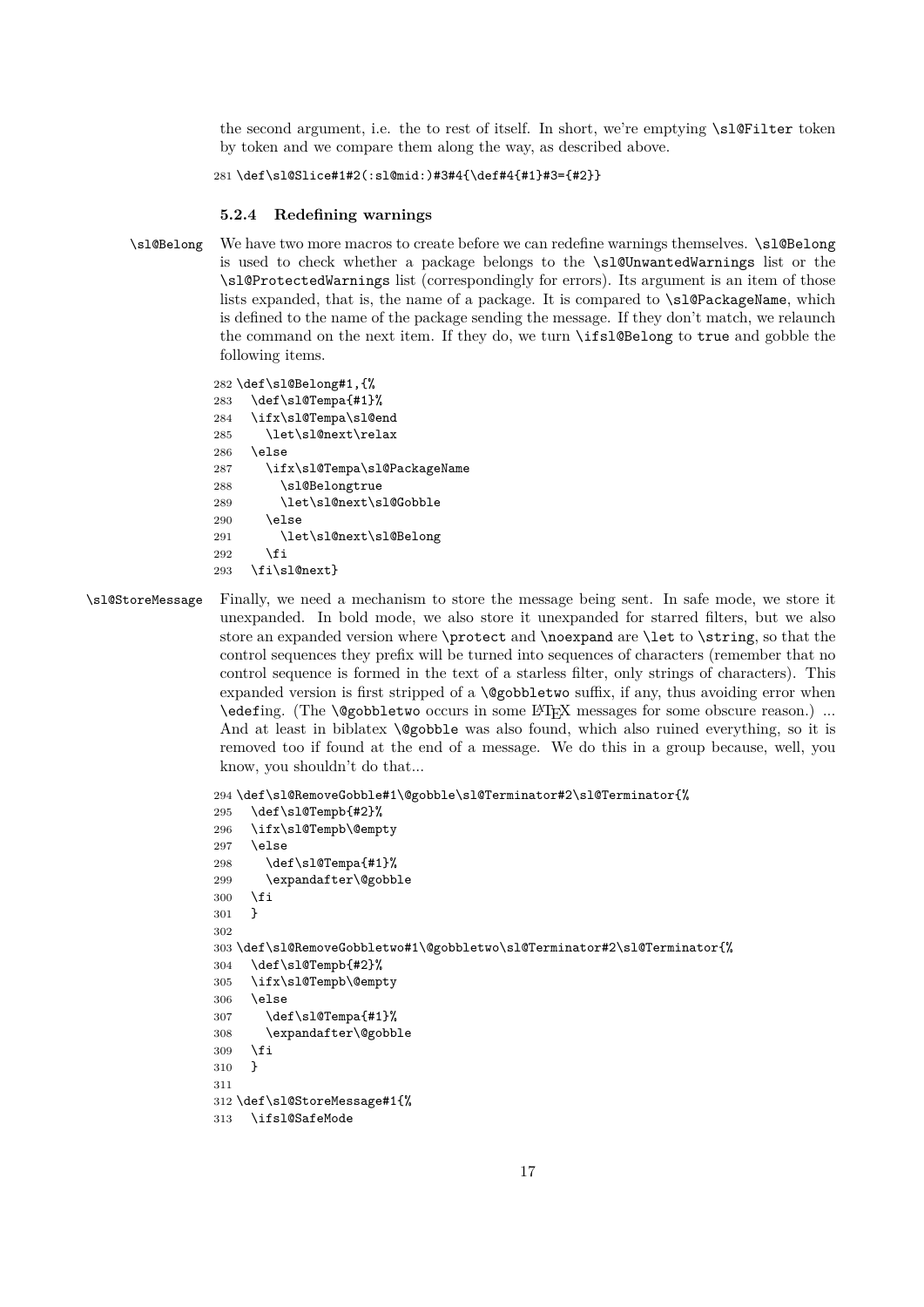```
314 \sl@UnexpandedMessage{#1}%
```

```
315 \else
```

```
316 \sl@UnexpandedMessage{#1}%
```

```
317 \begingroup
```

```
318 \let\protect\string
```

```
319 \let\noexpand\string
```

```
320 \def\sl@Tempa{#1}%
```

```
321 \sl@RemoveGobble#1\sl@Terminator\@gobble\sl@Terminator\sl@Terminator
```

```
322 \sl@RemoveGobbletwo#1\sl@Terminator\@gobbletwo\sl@Terminator\sl@Terminator
```

```
323 \edef\sl@Tempa{\sl@Tempa}%
```

```
324 \global\expandafter\sl@Message\expandafter{\sl@Tempa}%
```

```
325 \endgroup
```

```
326 \fi}
```
Now we're ready for the big redefinitions. First, if the showwarnings option is on, we simply redefine nothing, otherwise we begin by retrieving the current definitions of the commands used to issue warnings, in order to patch them. For instance, we \let \sl@PackageWarning to \PackageWarning, and thus we'll be able to write:

```
\def\PackageWarning#1#2{%
```
 $\langle$ *additional* code $\rangle$ \sl@PackageWarning{#1}{#2}}

and this will launch \sl@PackageWarning, i.e. the original definition of \PackageWarning, which will do the job it was meant to do in the first place.

For \GenericWarning, this needs some hacking. Indeed \GenericWarning is robust, which means that it actually does nothing except calling \protect\GenericWarning $\langle space \rangle$ , where  $\text{GeneralVarning}(space)$  is defined to issue the warning as wanted. Thus, if we simply \let \sl@GenericWarning to \GenericWarning and write:

```
\DeclareRobustCommand{\GenericWarning}[2]{%
  \langleadditional code\rangle\sl@GenericWarning{#1}{#2}}
```
then, because of the robust declaration, \GenericWarning will be defined to \protect \GenericWarning\space\, whose definition is the additional code followed by \sl@GenericWarning which, because it was **\let** to the older version of **\GenericWarning**, expands to  $\Gamma$  is, we enter an infinite loop. The solution is to  $\let$ \sl@GenericWarning directly to \GenericWarning*\space*}.

```
327 \ifsl@ShowWarnings
328 \else
329 \expandafter\let\expandafter\sl@GenericWarning\csname GenericWarning \endcsname
330 \let\sl@PackageWarning\PackageWarning
331 \let\sl@ClassWarning\ClassWarning
332 \let\sl@latex@warning\@latex@warning
333 \let\sl@font@warning\@font@warning
```

```
\PackageWarning We redefine \PackageWarning so that it stores the name of the package calling it, and
                 the message only if a certain conditional is true, that is if it has not been sent with
                 \PackageWarningNoLine
```

```
334 \def\PackageWarning#1#2{%
335 \def\sl@PackageName{#1}%
336 \ifsl@NoLine
337 \sl@NoLinefalse
```

```
338 \else
```

```
339 \sl@StoreMessage{#2}%
```

```
340 \fi
```

```
341 \sl@PackageWarning{#1}{#2}}
```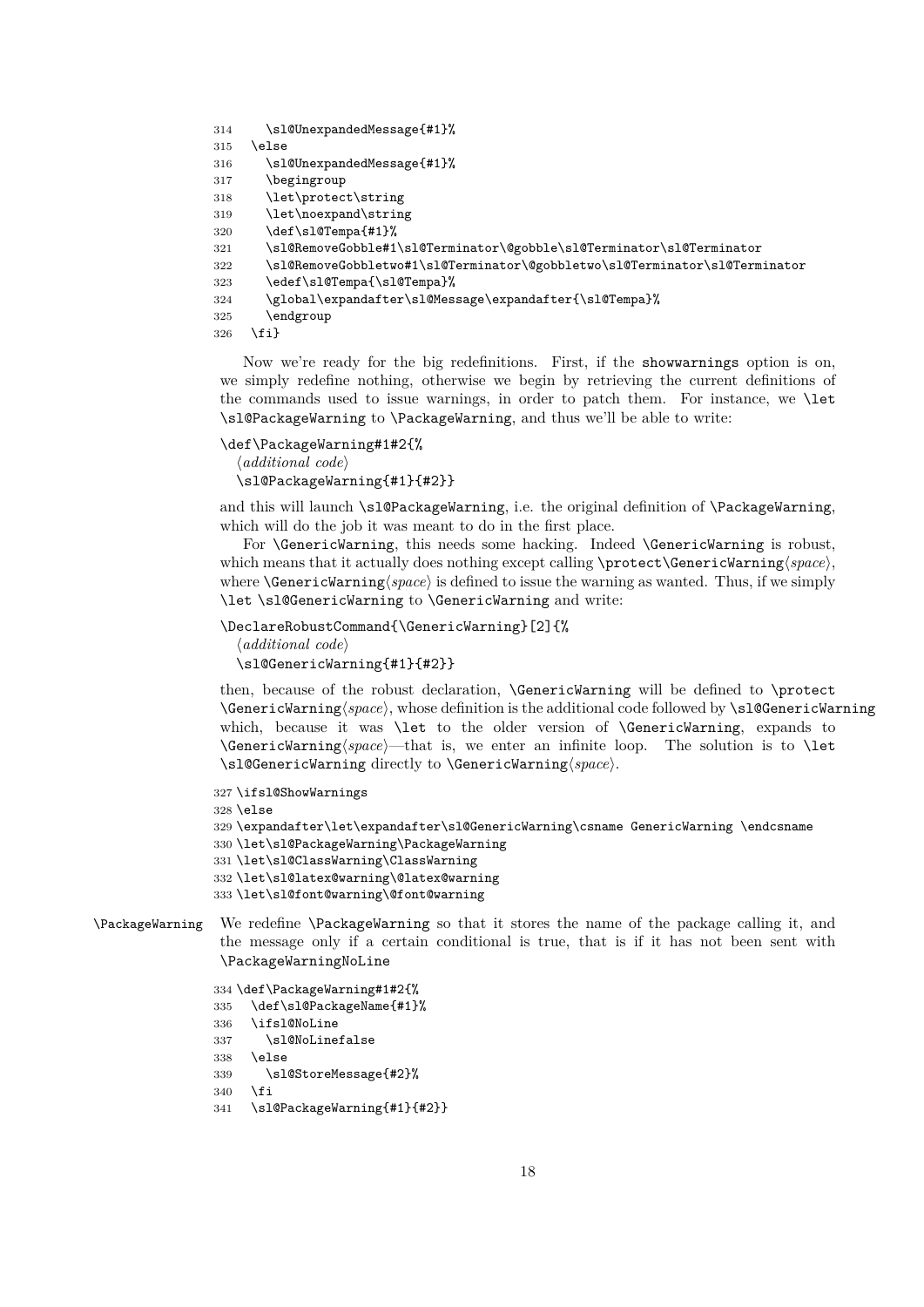\PackageWarningNoLine For \PackageWarningNoLine, we simply store the message and send it to \PackageWarning with an additional  $\text{Qgobble}$  to discard the 'on input line...' phrase added by LAT<sub>E</sub>X. (This \@gobble was already in the original definition, there is nothing new here.) \def\PackageWarningNoLine#1#2{% \sl@StoreMessage{#2}% \sl@NoLinetrue \PackageWarning{#1}{#2\@gobble}} \ClassWarning We do exactly the same for class warnings and LATEX warnings, except that in the latter \ClassWarningNoLine \@latex@warning \@latex@warning@no@line \@font@warning case we manually set \sl@PackageName to latex. \def\ClassWarning#1#2{% \def\sl@PackageName{#1}% \ifsl@NoLine \sl@NoLinefalse  $350 \text{ }\lambda$ else \sl@StoreMessage{#2}% \fi \sl@ClassWarning{#1}{#2}} \def\ClassWarningNoLine#1#2{% \sl@StoreMessage{#2}% \sl@NoLinetrue \ClassWarning{#1}{#2\@gobble}} \def\@latex@warning#1{% \def\sl@PackageName{latex}% \ifsl@NoLine \sl@NoLinefalse \else \sl@StoreMessage{#1}% \fi \sl@latex@warning{#1}} \def\@latex@warning@no@line#1{% \sl@StoreMessage{#1}% \sl@NoLinetrue \@latex@warning{#1\@gobble}} \def\@font@warning#1{% \def\sl@PackageName{latexfont}% \sl@StoreMessage{#1}% \sl@font@warning{#1}}

\GenericWarning Now we can redefine \GenericWarning. Originally, a message sent with, for instance, \PackageWarning, is edited, and sent to \GenericWarning, which edits it further and sends it to the log file. None of this is modified here, although some names have changed. Indeed, \PackageWarning now stores the name of the package and the message but then calls \sl@PackageWarning on them, which has been \let to the previous value of \PackageWarning. So the message is formatted as usual and sent to \GenericWarning which, if the message is not filtered out, will launch \sl@GenericWarning on the same arguments and thus LATEX's original mechanism will pass unaffected—albeit somewhat spied upon... The original command is robust, so we make it robust too.

> First, we increment \sl@WarningCount, which will be used if the debrief option is on. We also restore some conditional to their default values.

```
378 \DeclareRobustCommand{\GenericWarning}[2]{%
379 \global\advance\sl@WarningCount1
380 \sl@KillMessagefalse
```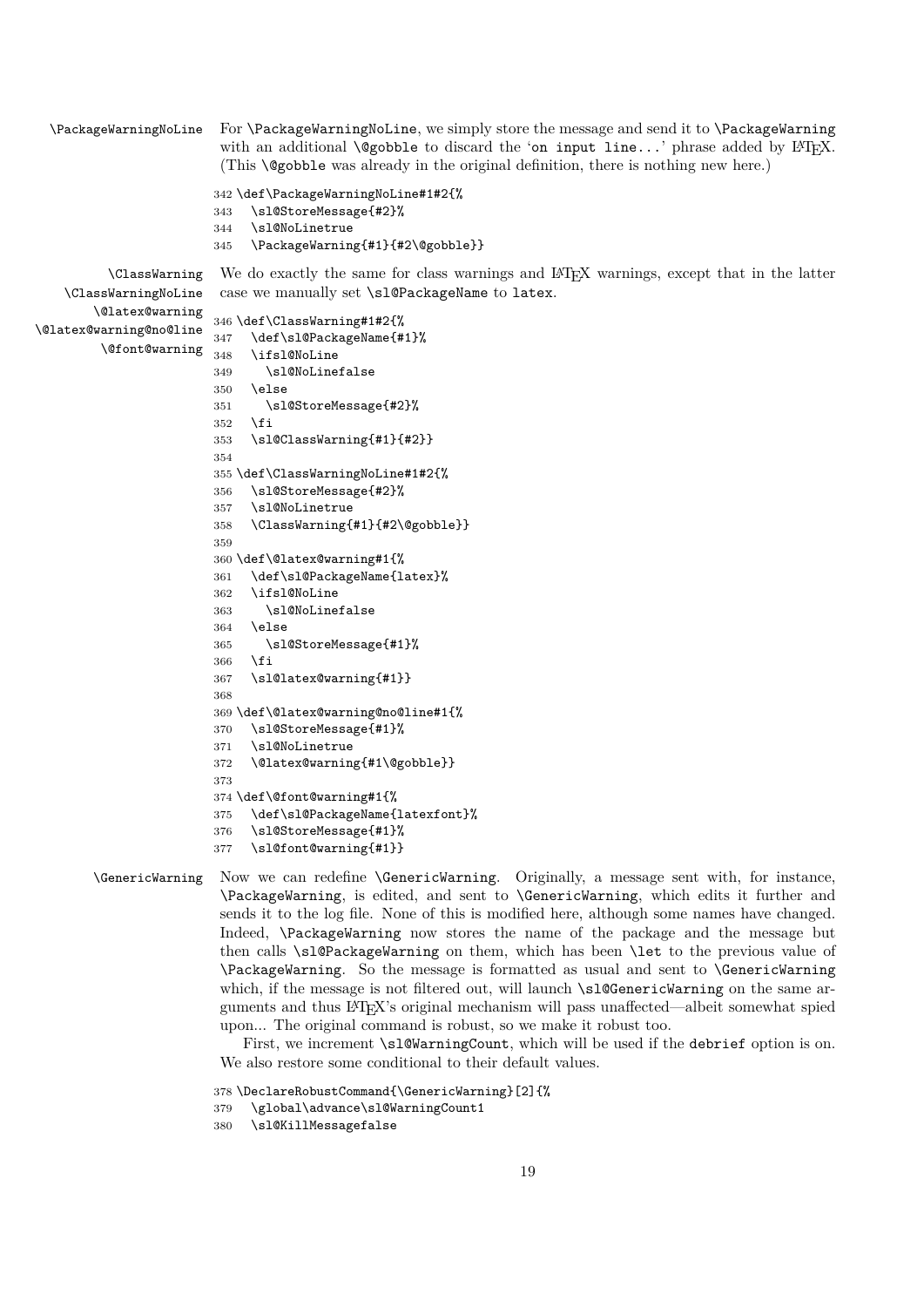### \sl@Belongfalse

Next, we launch \sl@Belong on the expanded list of protected warnings if warnings are off, or on the expanded list of unwanted warnings if they're on. Depending on the result (see the comment on **\WarningsOn** and **\WarningsOff** above), we might sentence the message to death. (Turn on the save option, please, so it may live a happy afterlife in jobname.sil.)

```
382 \ifsl@WarningsOff
383 \expandafter\sl@Belong\sl@ProtectedWarnings sl@end,%
384 \ifsl@Belong
385 \else
386 \sl@KillMessagetrue
387 \fi
388 \else
389 \expandafter\sl@Belong\sl@UnwantedWarnings sl@end,%
390 \ifsl@Belong
391 \sl@KillMessagetrue
392 \fi
393 \fi
```
If the preceding operation is not enough, we check whether some filters are associated with the package sending the message (in which case  $\langle$ *package* $\rangle$ **@WarningFilter** is defined and contains  $\langle number \rangle: s \log \langle family \rangle$  pairs). If there are some, we test them with \sl@GetNumber as defined above.

```
394 \ifsl@KillMessage
395 \else
396 \expandafter\ifx\csname\sl@PackageName @WarningFilter\endcsname\relax
397 \else
398 \sl@StateNumber0
399 \expandafter\expandafter\expandafter
400 \sl@GetNumber\csname\sl@PackageName @WarningFilter\endcsname,0:sl@sl@end,%
401 \qquad \text{If}402 \fi
```
Now the message's fate is sealed. If it has been doomed to filtering, we grimly step a sad sad counter. Otherwise, we happily sends everything to \sl@GenericWarning to enlighten the user's log file.

```
403 \ifsl@KillMessage
404 \global\advance\sl@WarningCasualties1
405 \else
406 \sl@GenericWarning{#1}{#2}%
407 \fi
```
Finally, we consider saving it.  $\s0$  by default, 1 if the save option is on, and 2 if saveall is on. We act accordingly: case 0 does nothing, case 1 sends the message to jobname.sil if it has been filtered out, and case 2 sends all messages. Instead of writing everything out properly, we simply 're-route' \sl@GenericWarning by \letting \@unused, LATEX's output stream, to \sl@Write, silence's output stream directed to jobname.sil. We do this locally, of course.

```
408 \ifcase\sl@Save
409 \or
410 \ifsl@KillMessage
411 \begingroup
412 \let\@unused\sl@Write
413 \sl@GenericWarning{#1}{#2}%
414 \endgroup
415 \fi
416 \or
```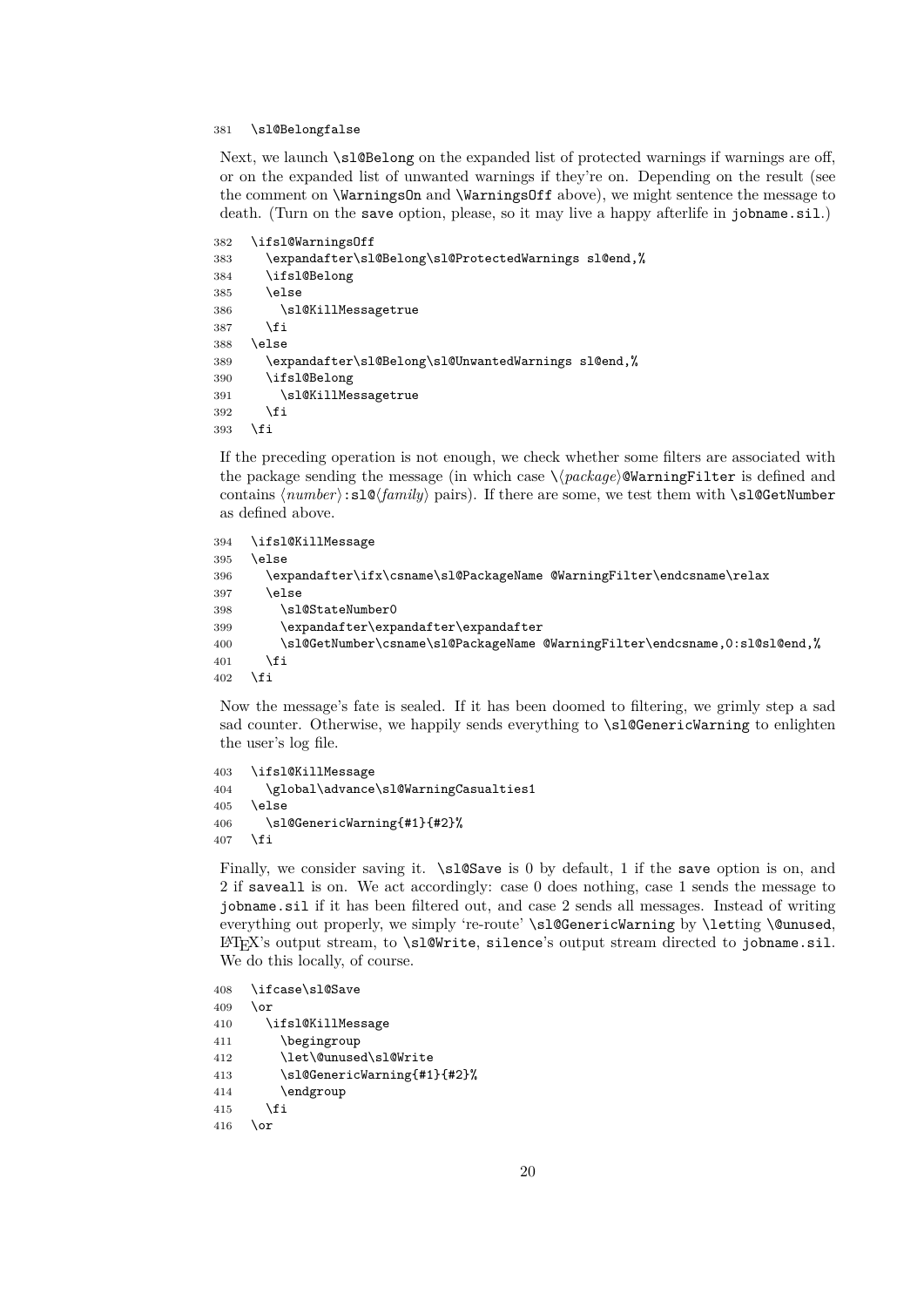```
417 \begingroup
418 \let\@unused\sl@Write
419 \sl@GenericWarning{#1}{#2}%
420 \endgroup
421 \fi
```
Before closing, we set \sl@PackageName to NoPackage, just in case (very unlikely, to be sure) a package uses **\GenericWarning** directly. Thus, the former value of **\sl@PackageName** won't interfere. The final \fi matches \ifsl@ShowWarnings some hundred lines above.

```
422 \gdef\sl@PackageName{NoPackage}}%
423 \fi
```
### **5.3 Errors**

Errors are implemented just like warnings, so I don't comment the code. See you at the end of the package for the last macro.

```
424 \newcount\sl@ErrorCount
                425 \newcount\sl@ErrorNumber
                426 \newcount\sl@ErrorCasualties
                427
                428 \newtoks\sl@TempBOE
                429 \newtoks\sl@BankOfErrors
                430
                431 \newif\ifsl@ErrorsOff
                432
                433 \expandafter\gdef\csname sl@family:ErrorState\endcsname{active}
                434 \expandafter\gdef\csname sl@end:ErrorState\endcsname{active}
                435 \def\sl@ErrorNames{}
                436 \def\sl@UnwantedErrors{}
                437 \def\sl@ProtectedErrors{}
      \ErrorsOn 438 \def\ErrorsOn{%
                439 \@ifnextchar[%
                440 {\ifsl@ErrorsOff
                441 \def\sl@next{\sl@Add\sl@ProtectedErrors}%
                442 \else
                443 \def\sl@next{\sl@Remove\sl@UnwantedErrors}%
                444 \fi\sl@next}%
                445 {\global\sl@ErrorsOfffalse
                446 \gdef\sl@ProtectedErrors{}%
                447 \gdef\sl@UnwantedErrors{}}}
     \ErrorsOff 448 \def\ErrorsOff{%
                449 \@ifstar
                450 {\global\sl@ErrorsOfftrue
                451 \gdef\sl@UnwantedErrors{}%
                452 \gdef\sl@ProtectedErrors{}}%
                453 {\@ifnextchar[{%
                454 \ifsl@ErrorsOff
                455 \def\sl@next{\sl@Remove\sl@ProtectedErrors}%
                456 \else
                457 \def\sl@next{\sl@Add\sl@UnwantedErrors}%
                458 \fi\sl@next}%
                459 {\global\sl@ErrorsOfftrue
                460 \gdef\sl@UnwantedErrors{}%
                461 \gdef\sl@ProtectedErrors{latex,}}}}
    \ErrorFilter
462 \def\ErrorFilter{%
 \sl@ErrorFilter
463 \global\advance\sl@ErrorNumber1
\sl@@ErrorFilter
```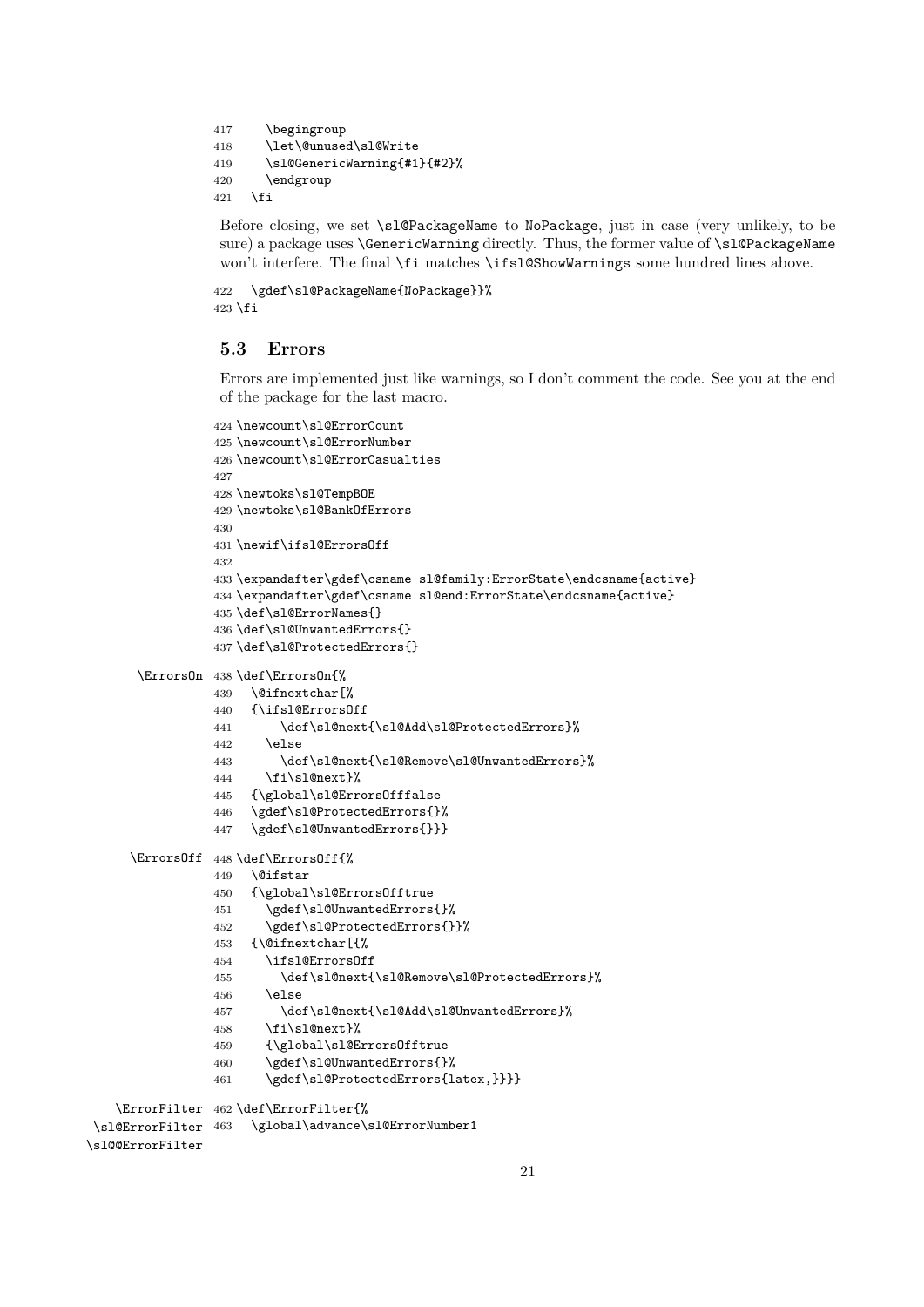```
464 \@ifstar
                       465 {\expandafter\gdef\csname\the\sl@ErrorNumber:ErrorMode\endcsname{safe}\sl@ErrorFilter}%
                       466 {\sl@ErrorFilter}}
                       467
                       468 \def\sl@ErrorFilter{%
                       469 \@ifnextchar[%
                       470 {\sl@@ErrorFilter}%
                       471 {\sl@@ErrorFilter[sl@family]}}
                       472
                       473 \def\sl@@ErrorFilter[#1]#2{%
                       474 \expandafter\ifx\csname #2@ErrorFilter\endcsname\relax
                       475 \expandafter\xdef\csname #2@ErrorFilter\endcsname{\the\sl@ErrorNumber:sl@#1}%
                       476 \else
                       477 \expandafter\xdef\csname #2@ErrorFilter\endcsname{%
                       478 \csname #2@ErrorFilter\endcsname,\the\sl@ErrorNumber:sl@#1}%
                       479 \fi
                       480 \expandafter\ifx\csname #1:ErrorState\endcsname\relax
                       481 \sl@Add\sl@ErrorNames[#1]%
                       482 \fi
                       483 \expandafter\ifx\csname #1:ErrorState\endcsname\sl@active
                       484 \else
                       485 \ifsl@Immediate
                       486 \expandafter\gdef\csname #1:ErrorState\endcsname{active}%
                       487 \else
                       488 \expandafter\gdef\csname #1:ErrorState\endcsname{inactive}%
                       489 \fi
                       490 \fi
                       491 \begingroup
                       492 \expandafter\ifx\csname\the\sl@ErrorNumber:ErrorMode\endcsname\sl@safe
                       493 \makeatletter
                       494 \else
                       495 \catcode'\\12
                       496 \setminusfi
                       497 \sl@AddToBankOfErrors}
 \sl@AddToBankOfErrors 498 \long\def\sl@AddToBankOfErrors#1{%
                       499 \sl@TempBOE{#1}%
                       500 \edef\sl@act{%
                       501 \global\noexpand\sl@BankOfErrors{%
                       502 \the\sl@BankOfErrors
                       503 (:sl@\the\sl@ErrorNumber:)\the\sl@TempBOE(:sl@\the\sl@ErrorNumber:)}}%
                       504 \sl@act
                       505 \endgroup}
 \ActivateErrorFilters 506 \def\ActivateErrorFilters{%
                       507 \sl@StateNumber2
                       508 \@ifnextchar[%
                       509 {\sl@ChangeState}%
                       510 {\sl@ChangeState[\sl@ErrorNames]}}
\DeactivateErrorFilters 511 \def\DeactivateErrorFilters{%
                       512 \sl@StateNumber3
                       513 \@ifnextchar[%
                       514 {\sl@ChangeState}%
                       515 {\sl@ChangeState[\sl@ErrorNames]}}
                       516
                       517 \ifsl@ShowErrors
                       518 \else
                       519 \expandafter\let\expandafter\sl@GenericError\csname GenericError \endcsname
                       520 \let\sl@PackageError\PackageError
```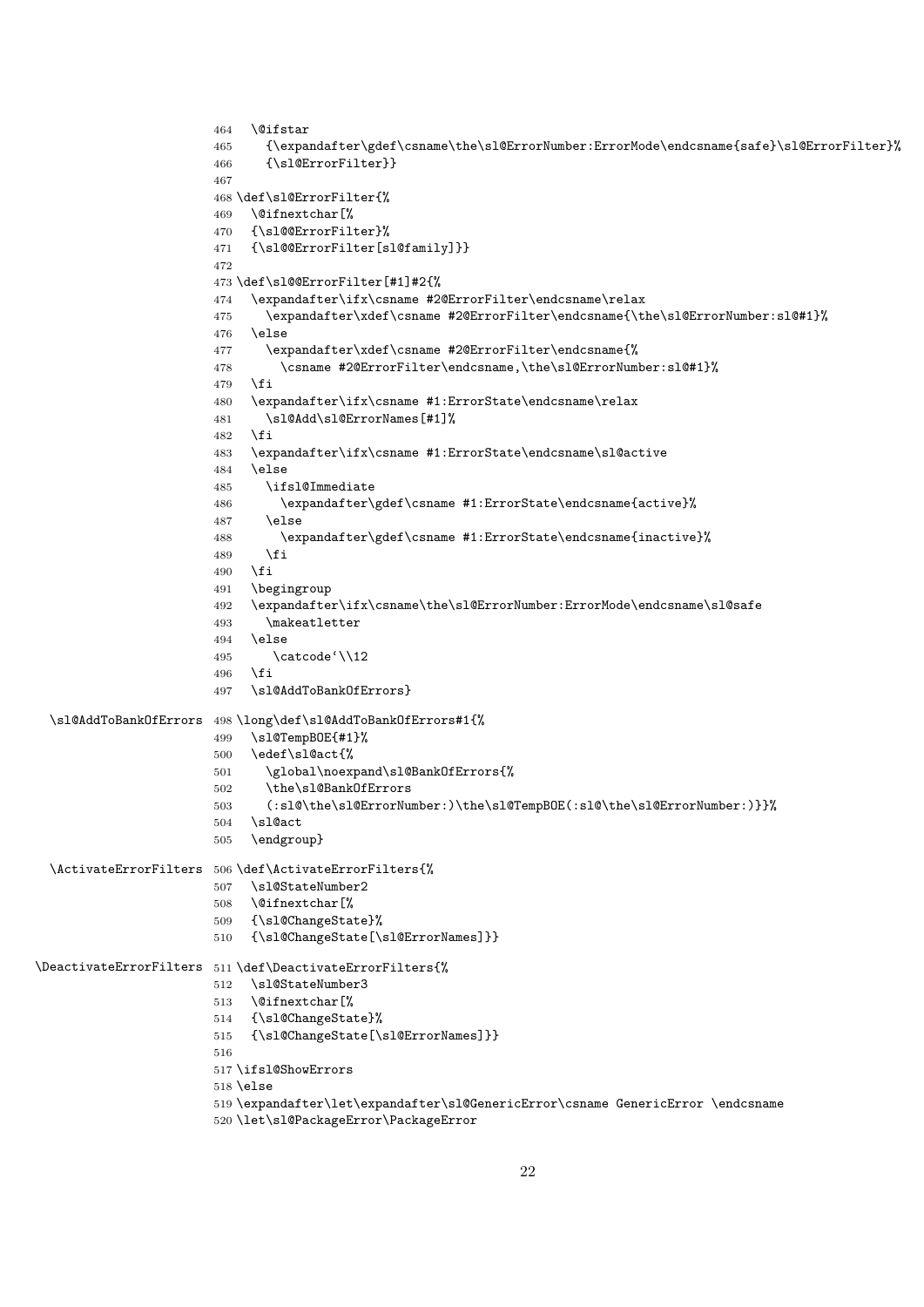```
521 \let\sl@ClassError\ClassError
               522 \let\sl@latex@error\@latex@error
\PackageError
523 \def\PackageError#1#2#3{%
  \ClassError
\verb+\Qlatex@error + 525+\def\sl@PackageName{#1}%
                    \sl@StoreMessage{#2}%
               526 \sl@PackageError{#1}{#2}{#3}}
               527
               528 \def\ClassError#1#2#3{%
               529 \def\sl@PackageName{#1}%
               530 \sl@StoreMessage{#2}%
               531 \sl@ClassError{#1}{#2}{#3}}
               532
               533 \def\@latex@error#1#2{%
               534 \def\sl@PackageName{latex}%
               535 \sl@StoreMessage{#1}%
               536 \sl@latex@error{#1}{#2}}
\GenericError 537 \DeclareRobustCommand{\GenericError}[4]{%
               538 \global\advance\sl@ErrorCount1
               539 \sl@KillMessagefalse
               540 \sl@Belongfalse
               541 \ifsl@ErrorsOff
               542 \expandafter\sl@Belong\sl@ProtectedErrors,sl@end,%
               543 \ifsl@Belong
               544 \else
               545 \sl@KillMessagetrue
               546 \fi
               547 \else
               548 \expandafter\sl@Belong\sl@UnwantedErrors,sl@end,%
               549 \ifsl@Belong
               550 \sl@KillMessagetrue
               551 \fi
               552 \fi
               553 \ifsl@KillMessage
               554 \else
               555 \expandafter\ifx\csname\sl@PackageName @ErrorFilter\endcsname\relax
               556 \leq \leq \leq \leq \leq \leq \leq \leq \leq \leq \leq \leq \leq \leq \leq \leq \leq \leq \leq \leq \leq \leq \leq \leq \leq \leq \leq \leq \leq \leq \leq \leq \leq \leq \leq \leq557 \sl@StateNumber1
               558 \expandafter\expandafter\expandafter
               559 \sl@GetNumber\csname\sl@PackageName @ErrorFilter\endcsname,0:sl@sl@end,%
               560 \fi
               561 \fi
               562 \ifsl@KillMessage
               563 \global\advance\sl@ErrorCasualties1
               564 \else
               565 \sl@GenericError{#1}{#2}{#3}{#4}%
               566 \fi
               567 \ifcase\sl@Save
               568 \or
               569 \ifsl@KillMessage
               570 \begingroup
               571 \let\@unused\sl@Write
               572 \sl@GenericError{#1}{#2}{#3}{#4}%
               573 \endgroup
               574 \fi
               575 \or
               576 \begingroup
               577 \let\@unused\sl@Write
```

```
578 \sl@GenericError{#1}{#2}{#3}{#4}%
```